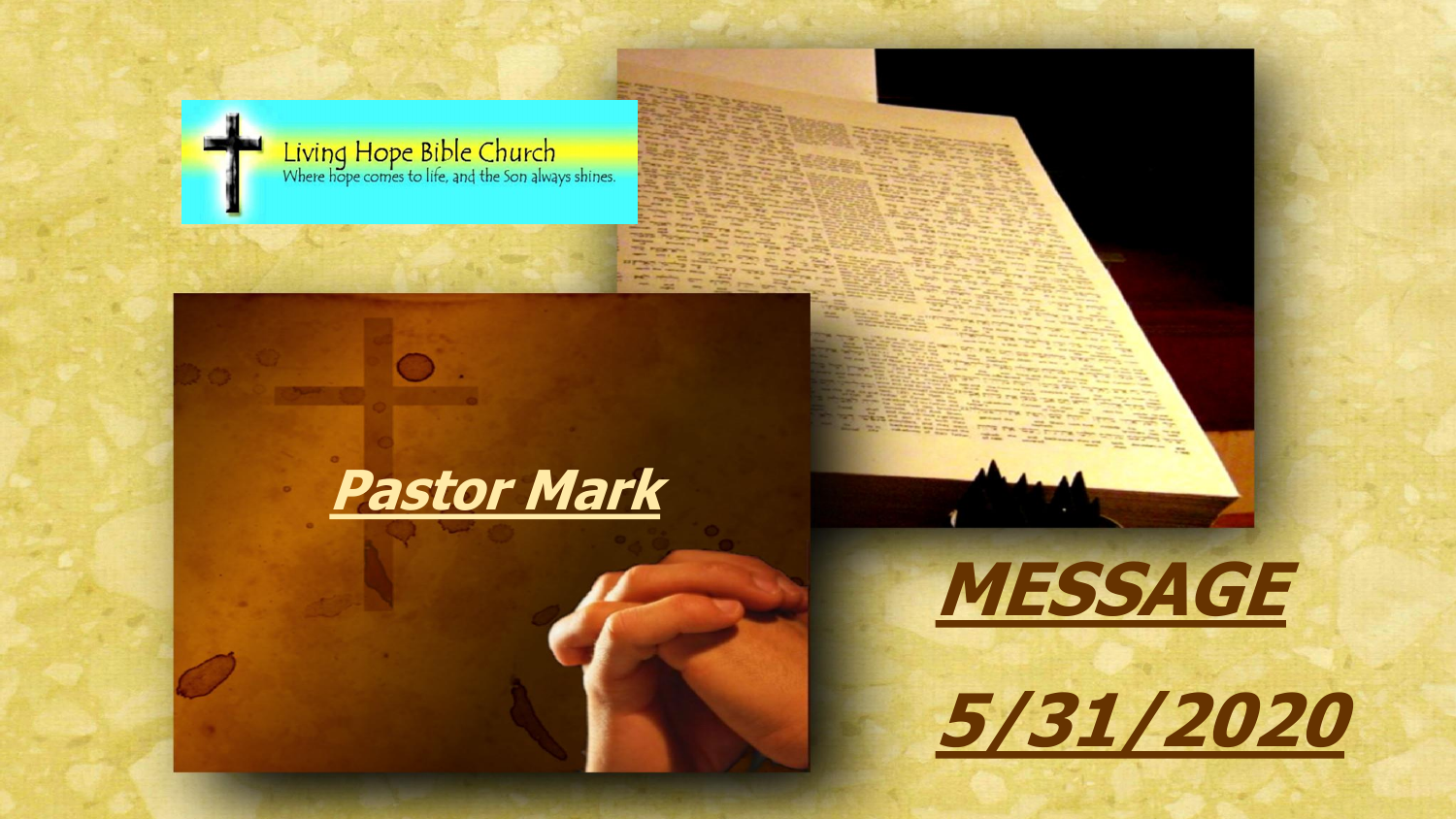### **"Revelation: Unlocking the Mystery of God's Prophetic Plan For Our Planet"**

#### **Part VI – "Vengeance And Revival"**

#### **Revelation 6:9-7:17**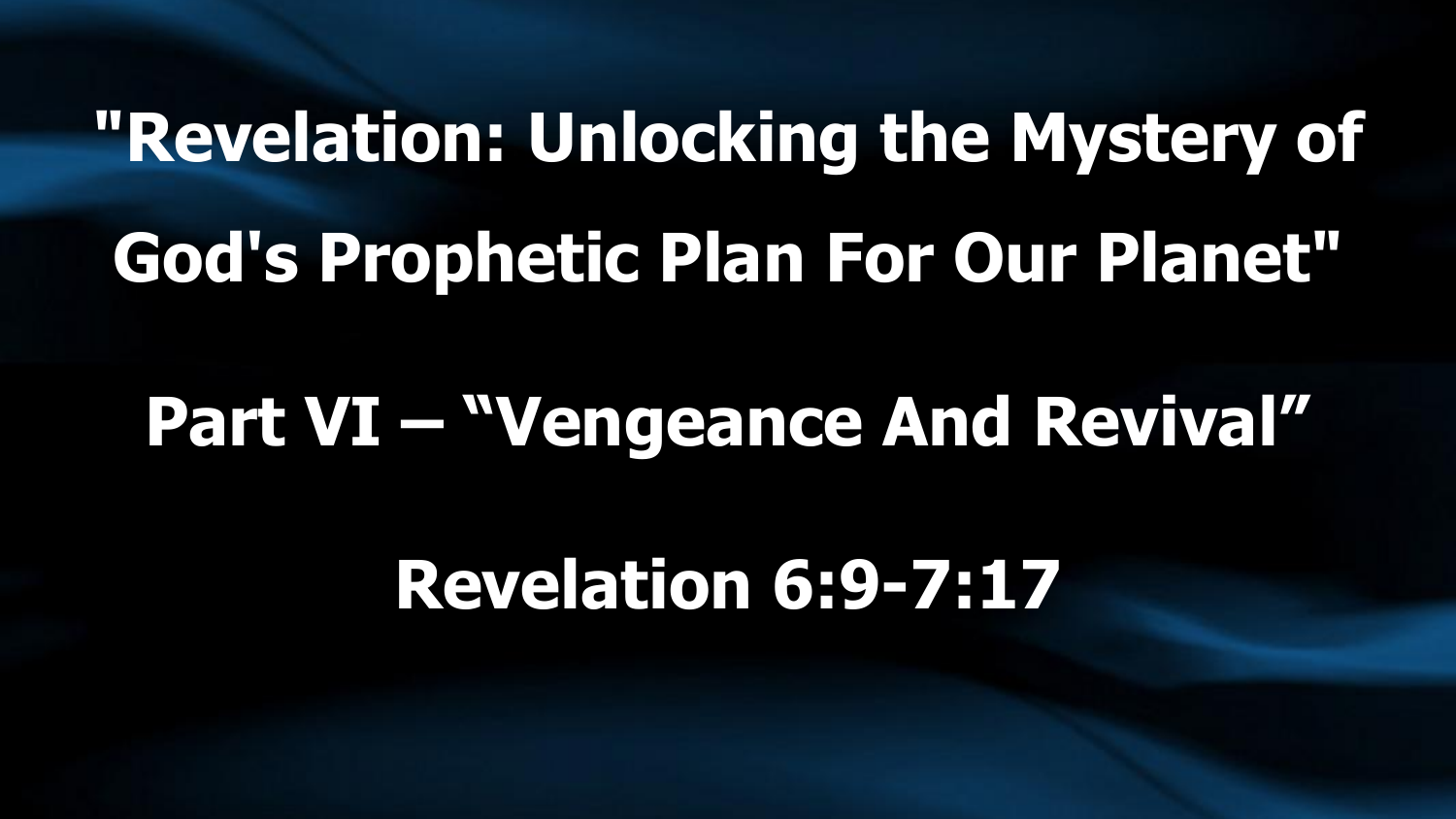#### **Lets Review - The Tribulation Period (Rev.**

**6-19)**

• **seven year period of God's increasing wrath upon the earth for its rejection of Christ and its persecution of God's people (Synonymous With the Day of the LORD and Daniel's 70th Week)**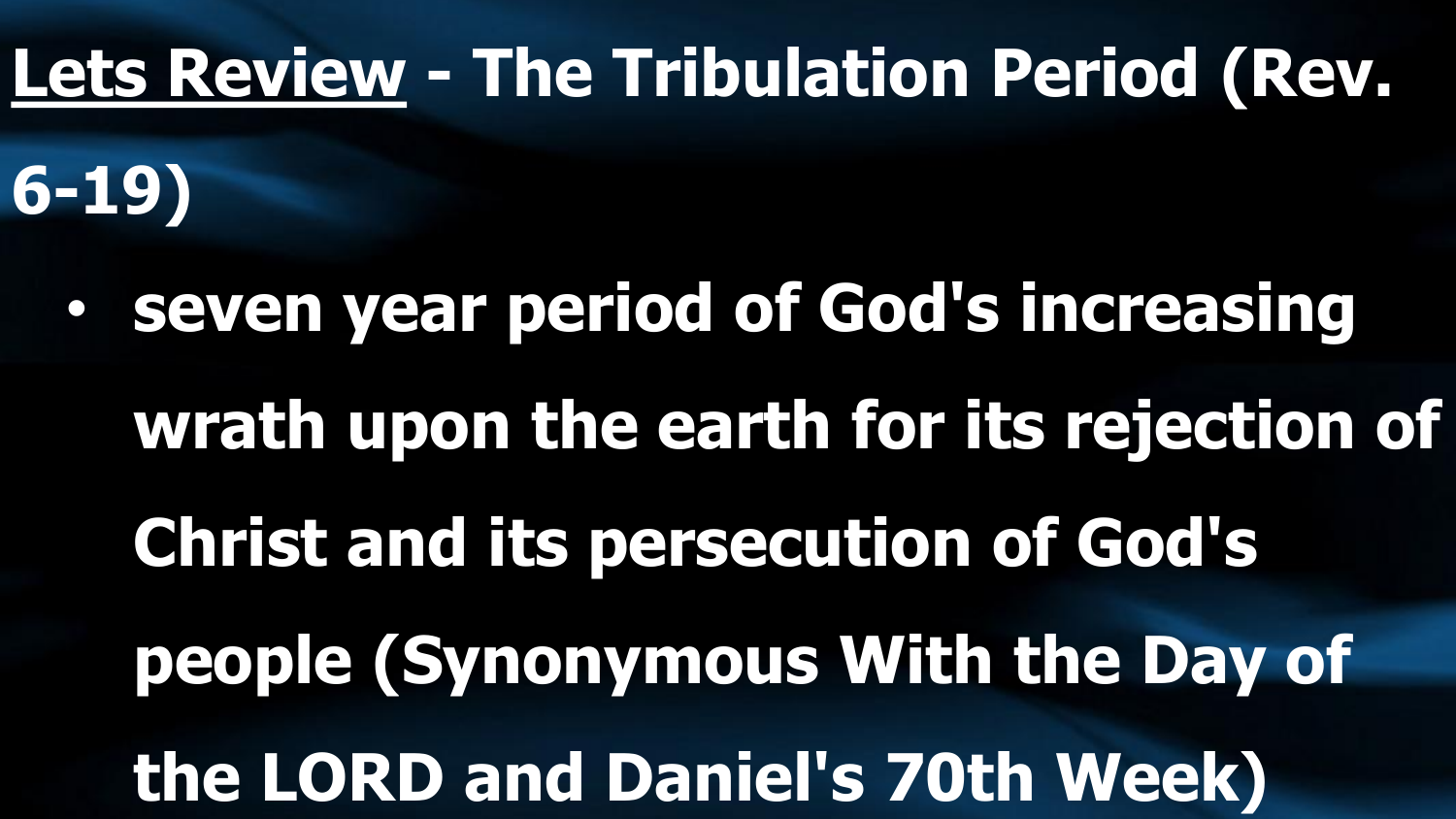#### • **it will entail 3 stages of increasing**

#### **intensity**

#### **1) Seal Judgments - Rev. 7**

### **2) Trumpet Judgments - Rev. 8-9**

#### **3) Bowl Judgments - Rev. 15-16**

#### • **it will begin with unveiling of the Anti-**

#### **Christ (The White Horseman)**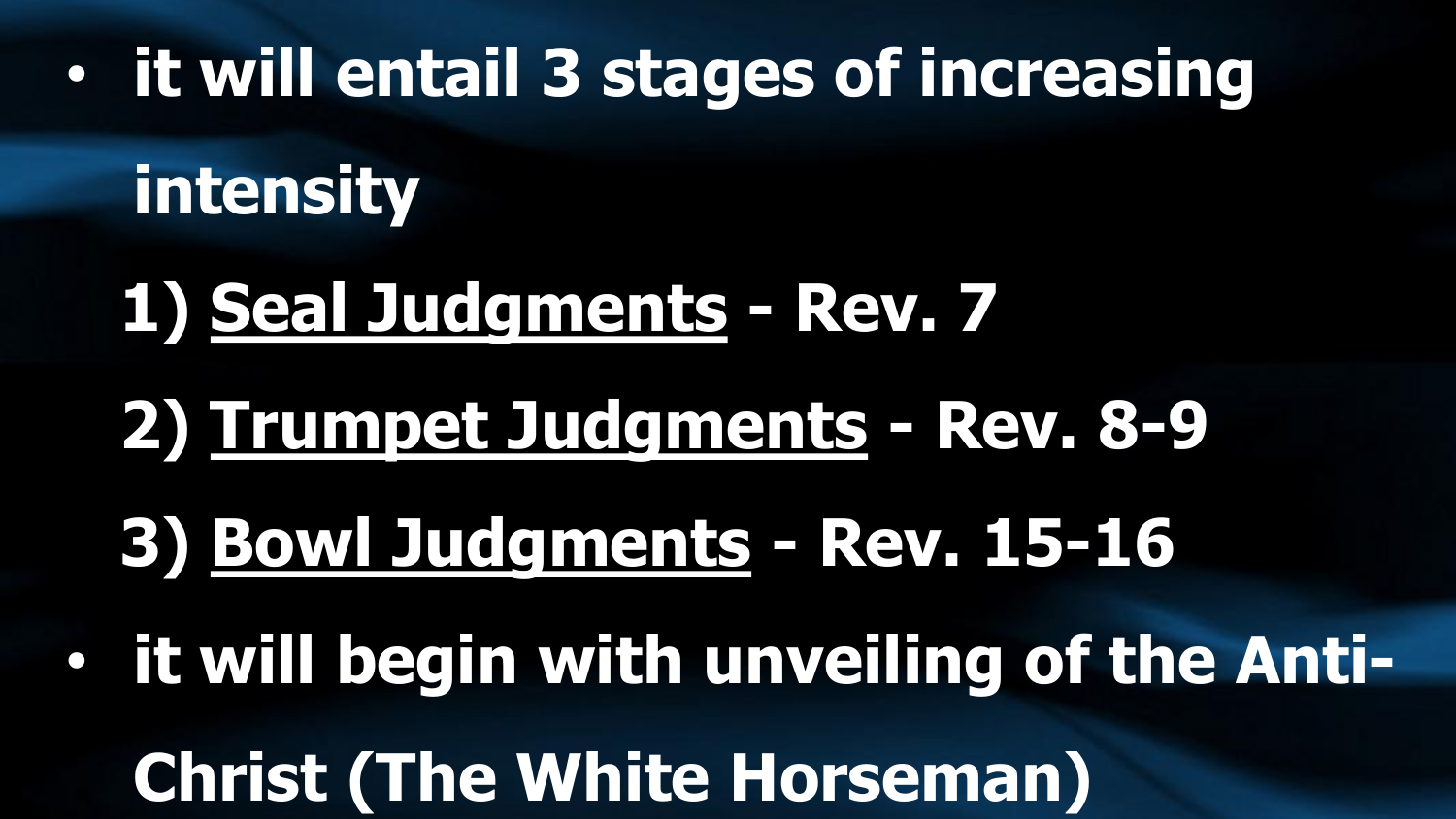• **he will establish a covenant of false peace with a 10 league delegation (Daniel's Two Visions - Nebuchadnezzar's Statue and the Ten Toes / The Four Living Creatures and the Ten Horns)**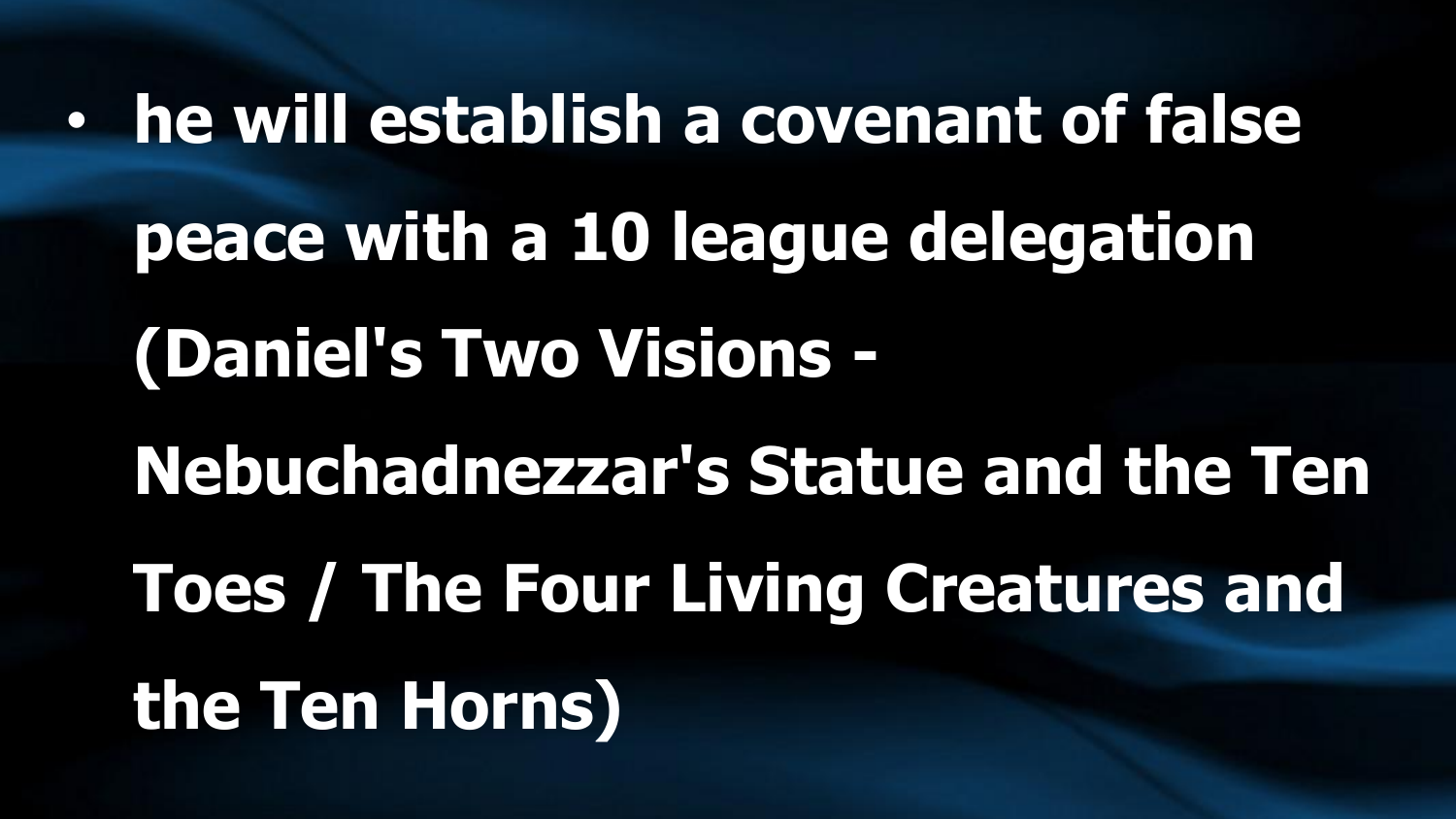#### **The Anti-Christ**

### • **His Prominence - mentioned over 100xs in Scripture**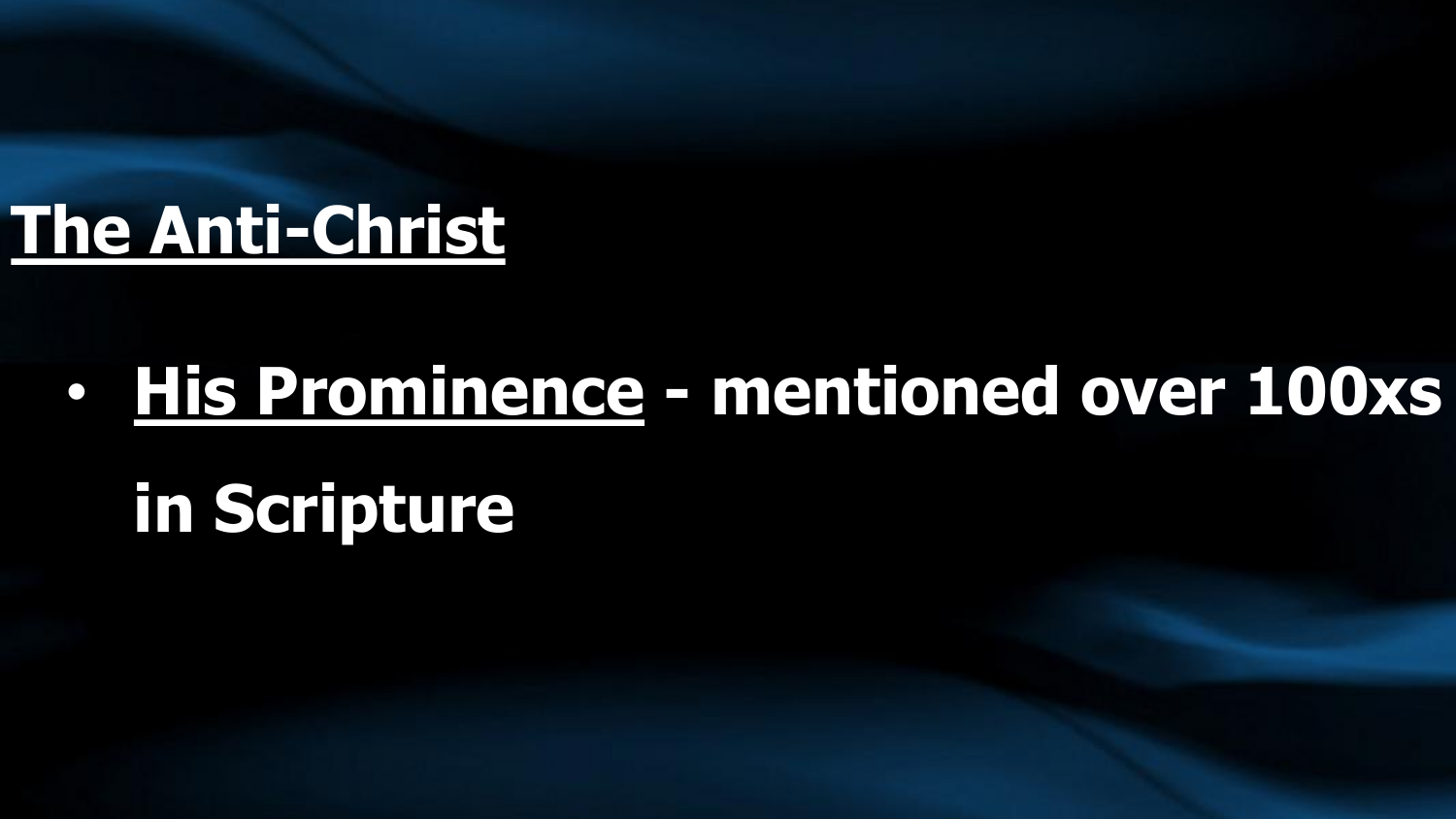• **His Titles - The Beast (Rev.13:1), The Man of Sin (II Thes. 2:3), Man of Lawlessness (II Thes. 2:8), Little Horn (Dan. 7:8), Insolent King (Dan. 8:23), Prince Who Is To Come (Dan.9:26), Vile Person (Dan. 11:21), Strong Willed King (Dan. 11:36), Worthless Shepherd (Zech. 11:16,17), Anti-Christ (I Jn. 2:18,21)**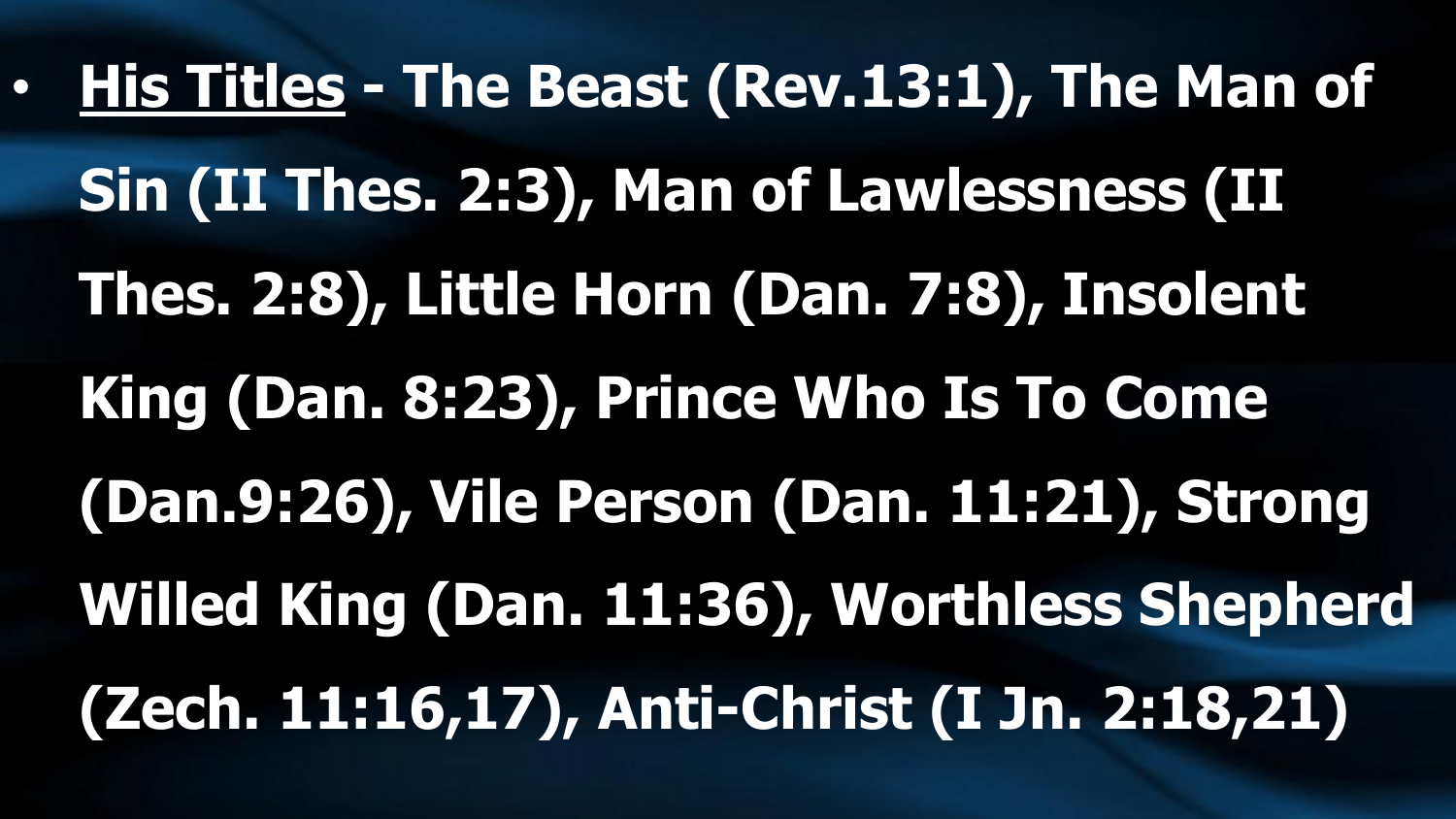• **His Identity - Gentile leader of European Union (Revised Roman Empire) who will falsely promise protection for Israel and miraculously overcome some type of physical or political setback (Rev.13)**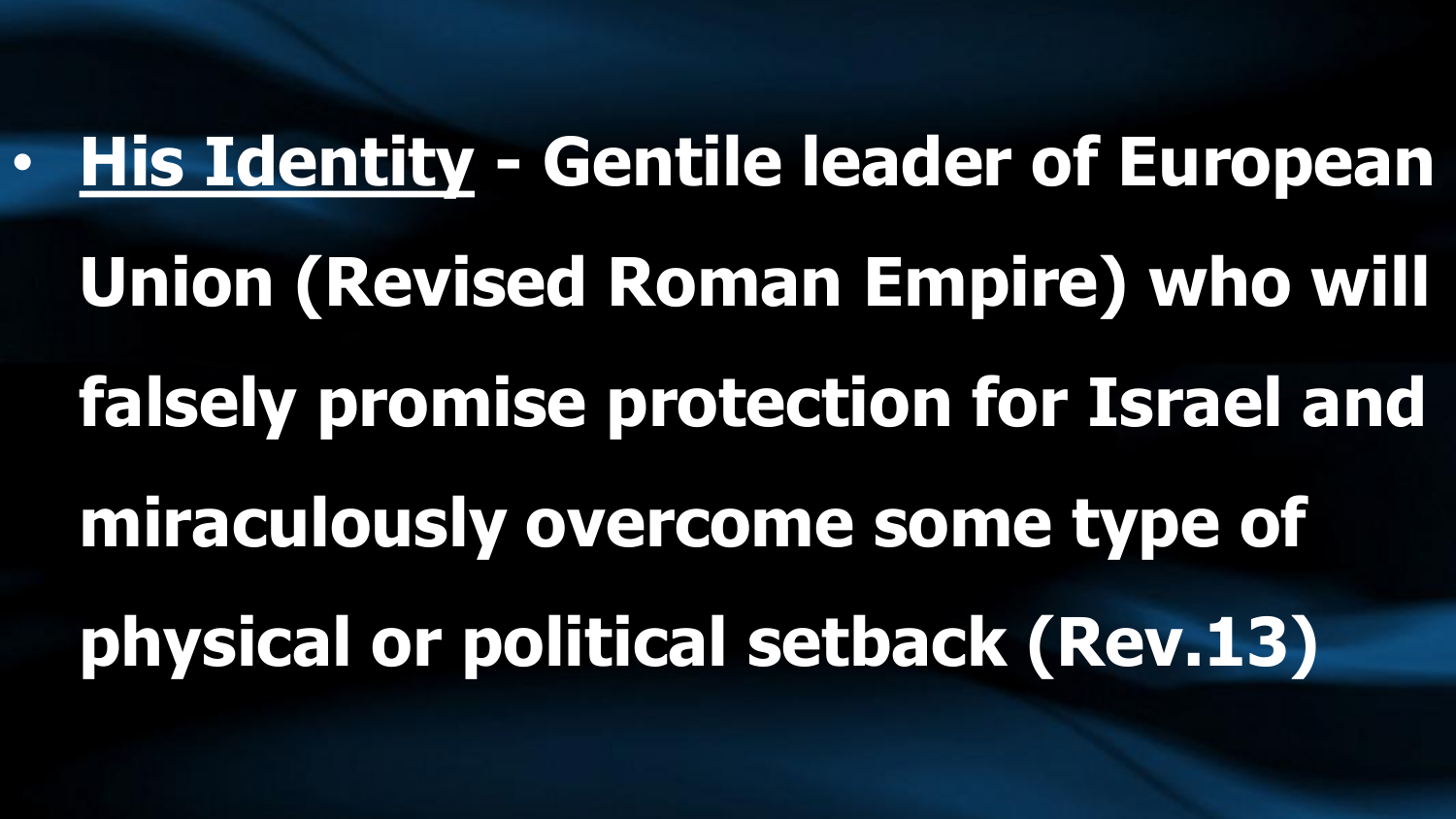### **The First Half of the Tribulation - The Seal**

- **Judgments (Rev.6) - Stampede of False**
- **Peace (The White Horseman), War (The**
- **Red Horseman), Famine (The Black**
- **Horseman), and Death (The Pale**
- **Horseman)**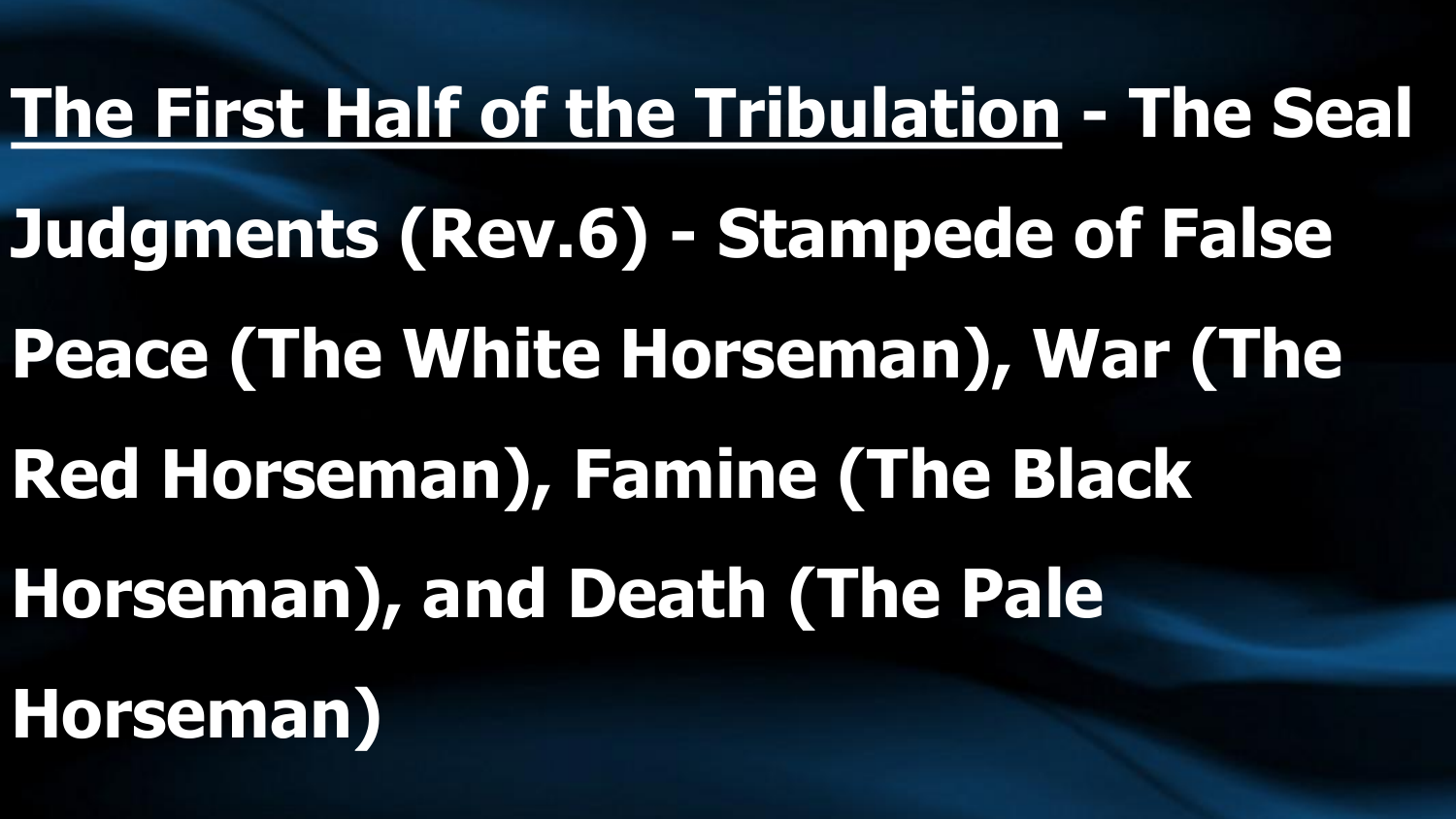## • **Extensive Destruction - One fourth of the Earth is impacted or destroyed (4th Seal)**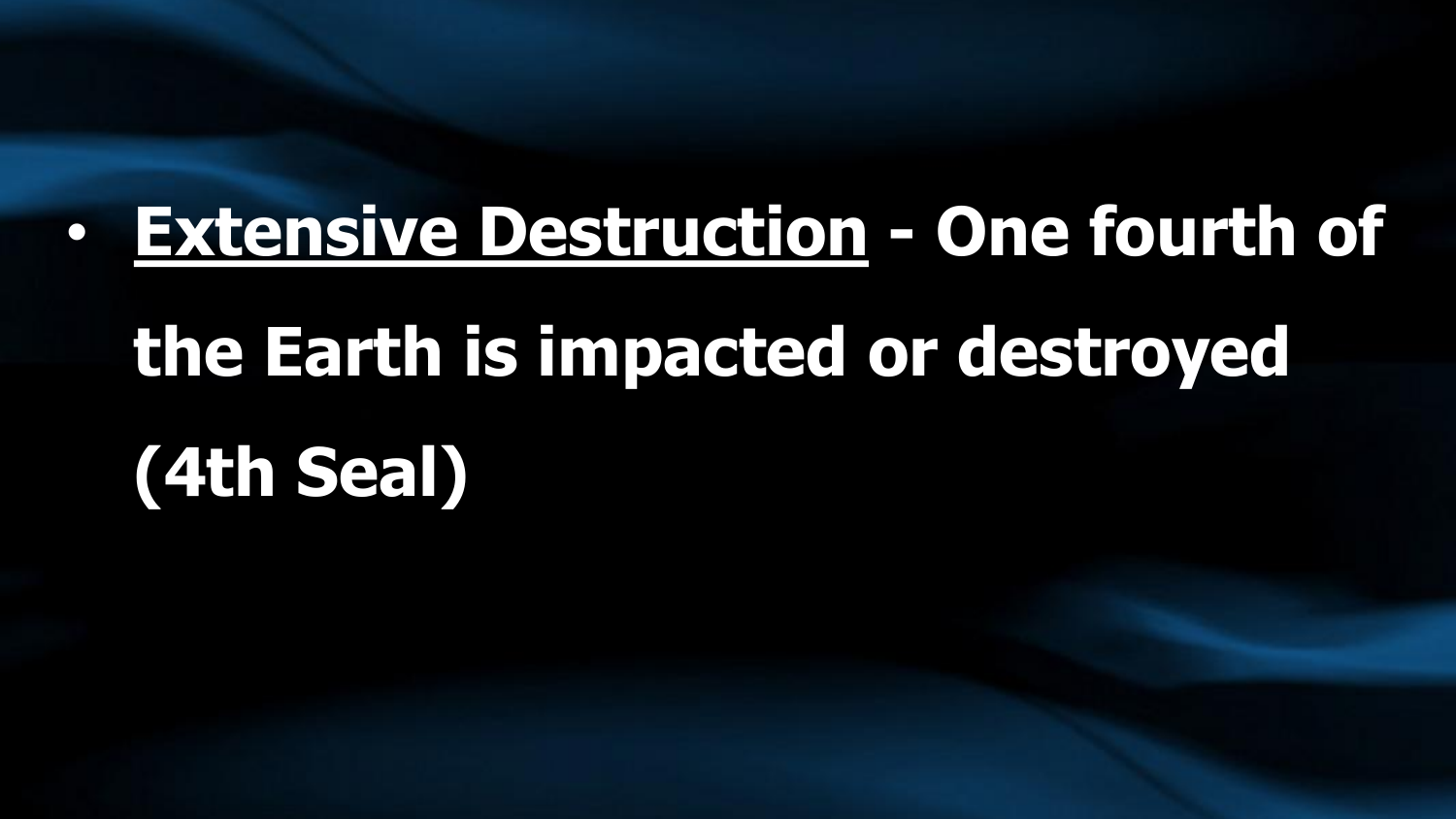#### **The Fifth Seal Judgment (6:9-11) -**

- **Heavenly Picture of the Souls of Those**
- **Who Received Christ And Will Be Martyred**
- **During the First Half of the Tribulation**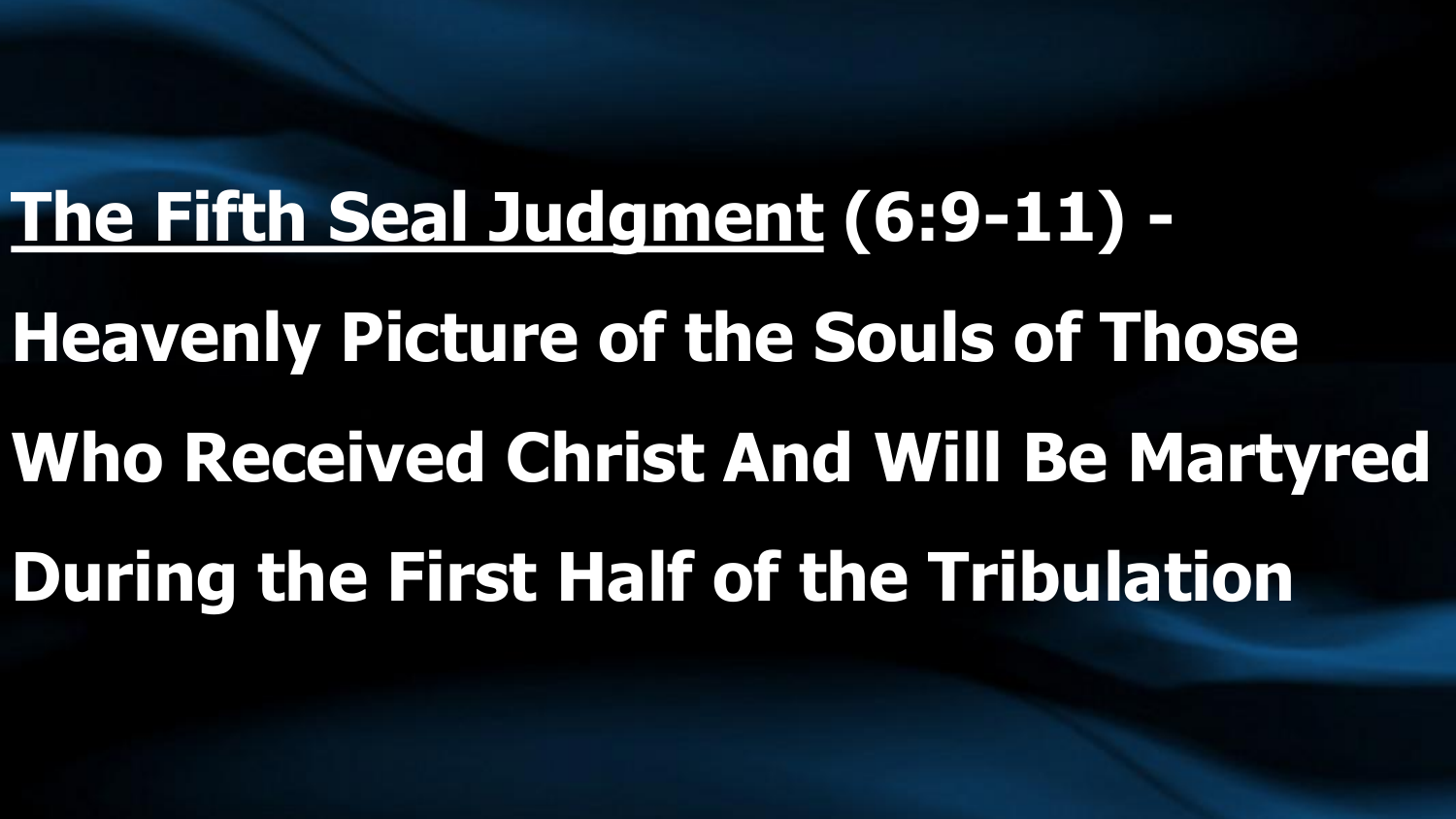• **they are positioned underneath the heavenly altar - this pictures the giving of they're lives as a pleasing sacrifice unto the Lord**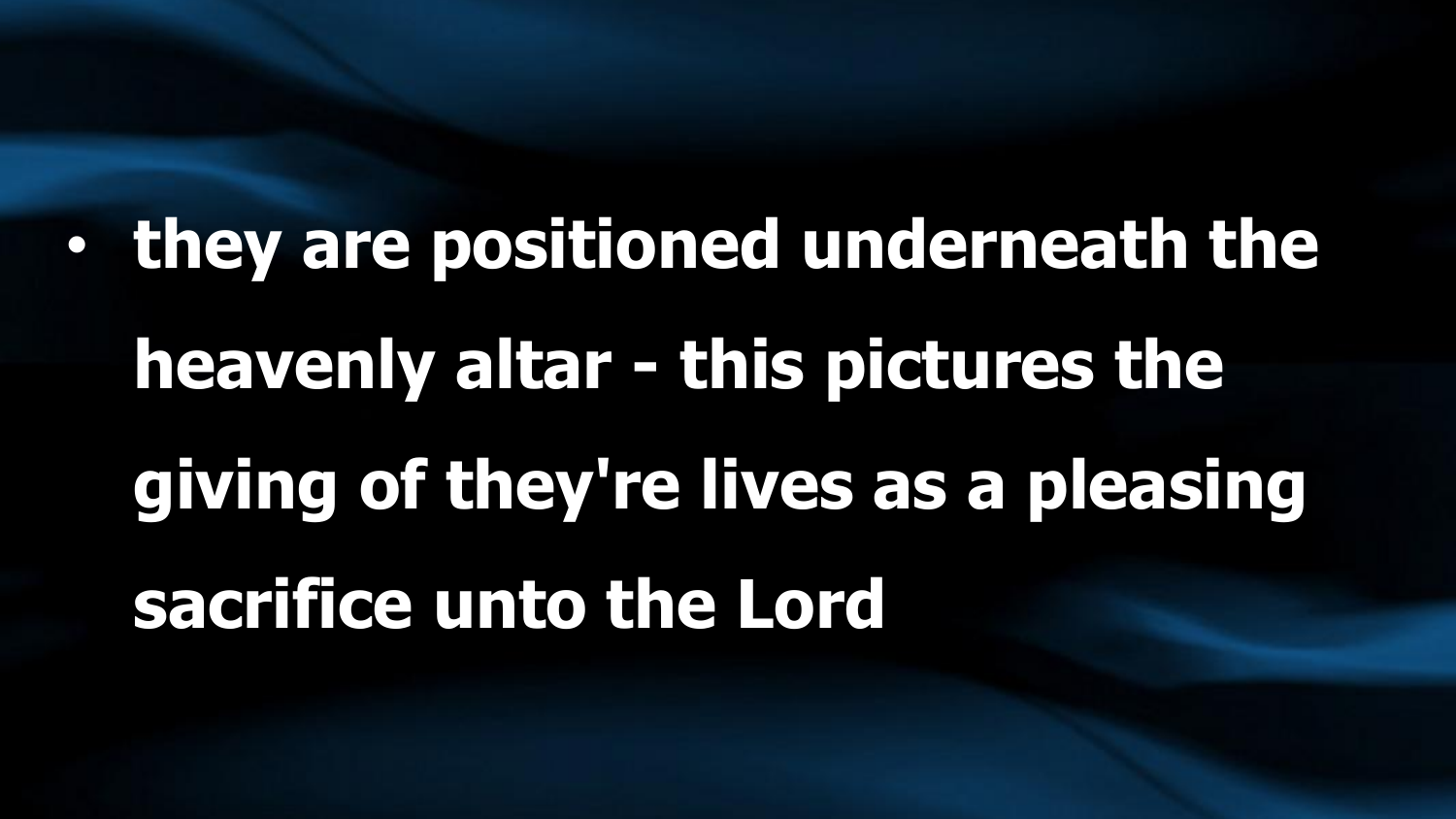• **we know that these believers will be beheaded because they would not take the mark of the beast or worship the beast (Rev. 20:4)**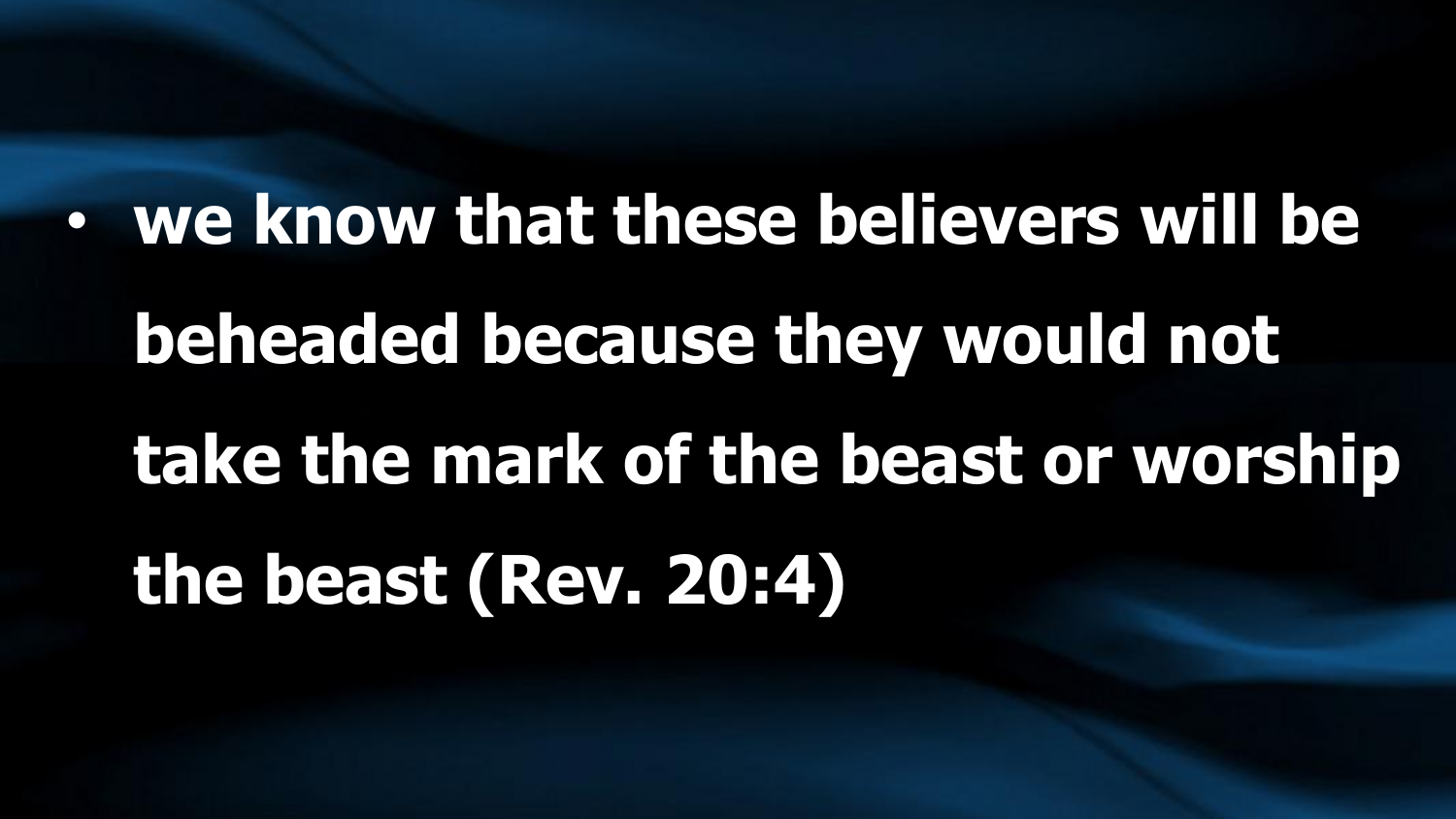• **these faithful believers will cry for God's holy retribution upon their deaths - Rev. 12:19 - " Never take your own revenge, beloved, but leave room for the wrath of God, for it is written,' Vengeance is Mine, I will repay', says the Lord." (God Will Answer Their Request But Until His Perfect Plan And Time)**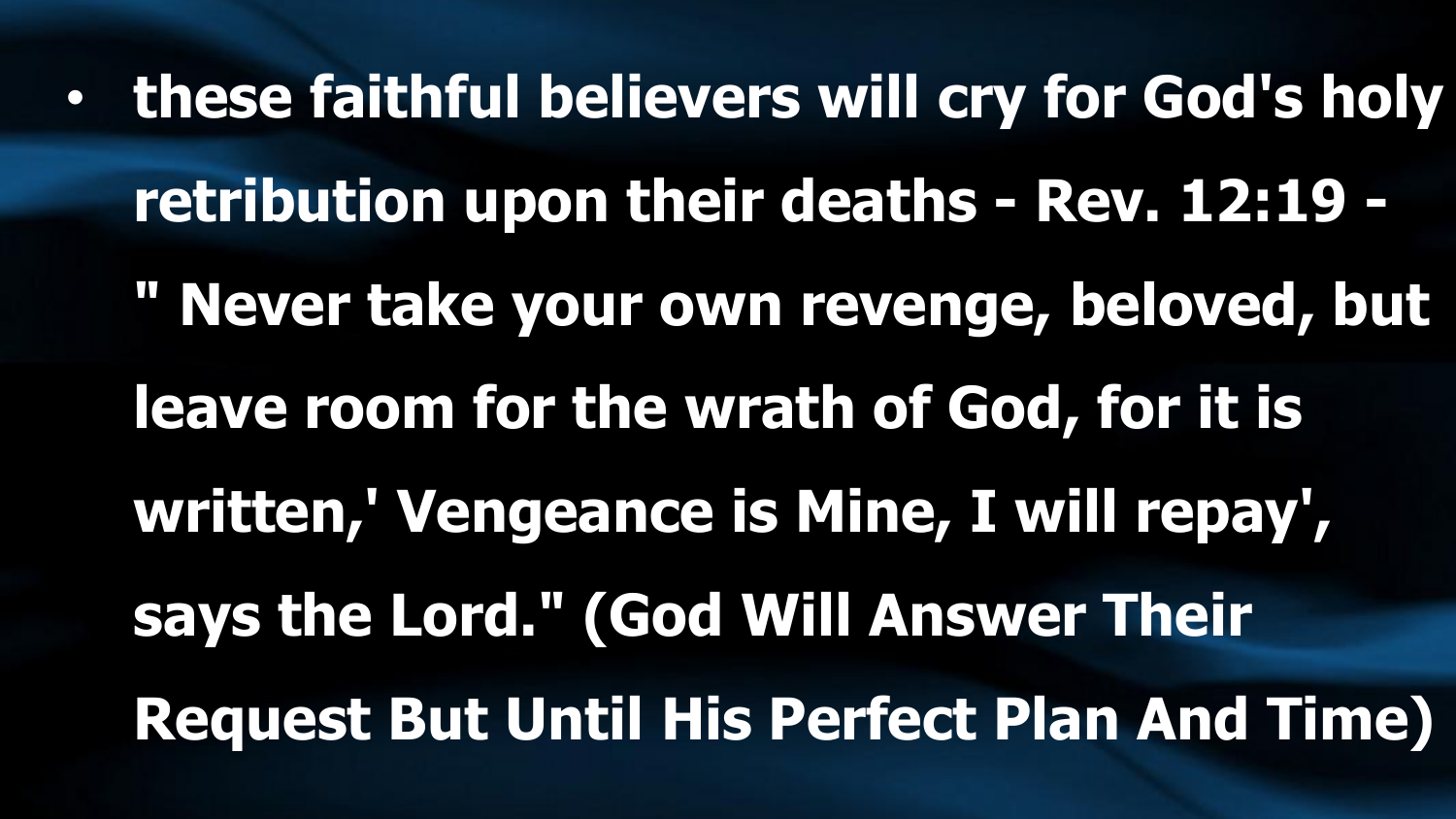#### **Key Question: Who Are These Martyred**

**Believers?**

• **They Are Not Christ's Church**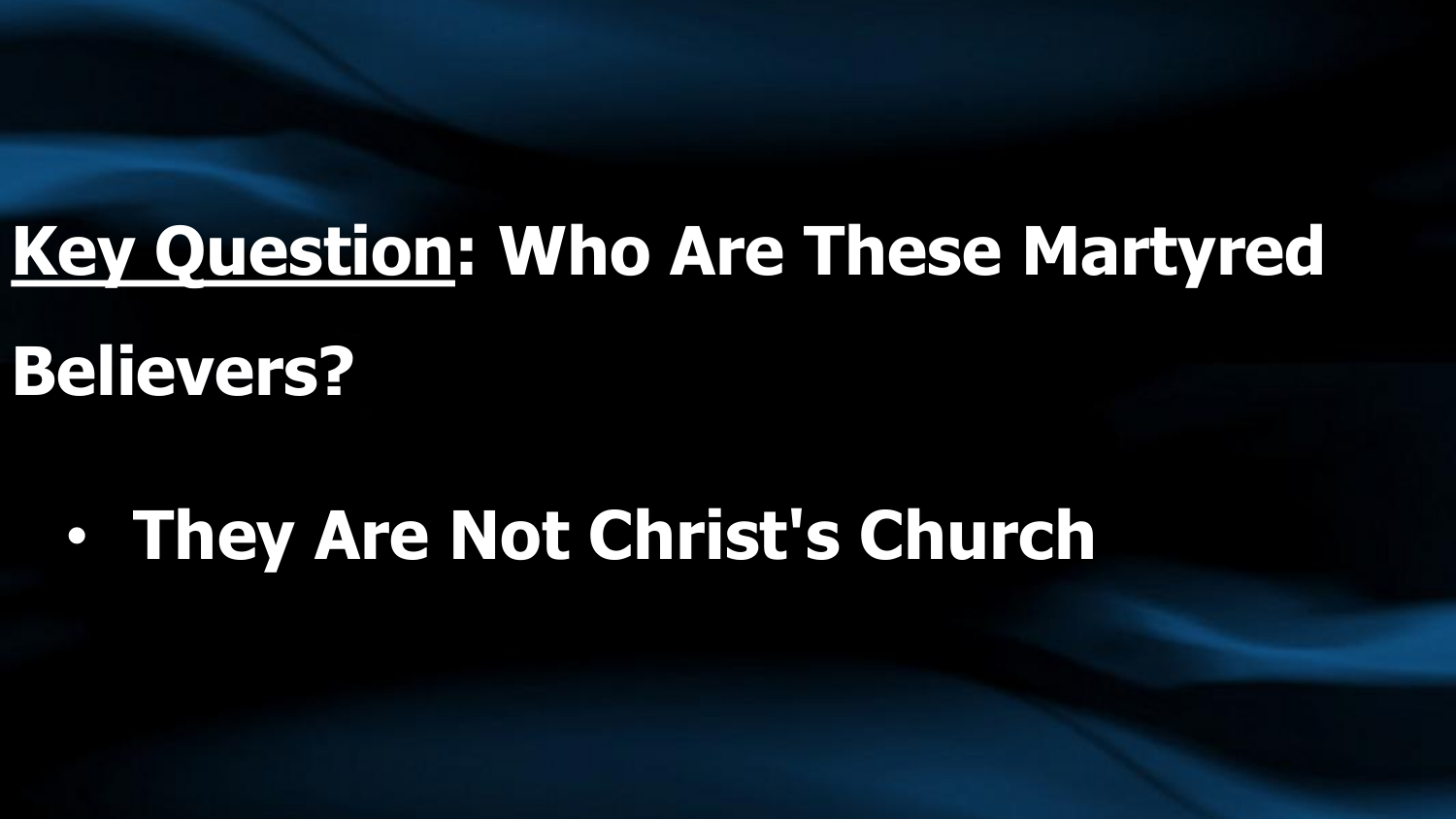• **They are new believers who represent the great revival that will take place in the Tribulation from the ministry of the 144,000 Jewish evangelists (Chapter 7) although the restraining ministry of the Holy Spirit will be removed, His presence and regenerating ministry will not**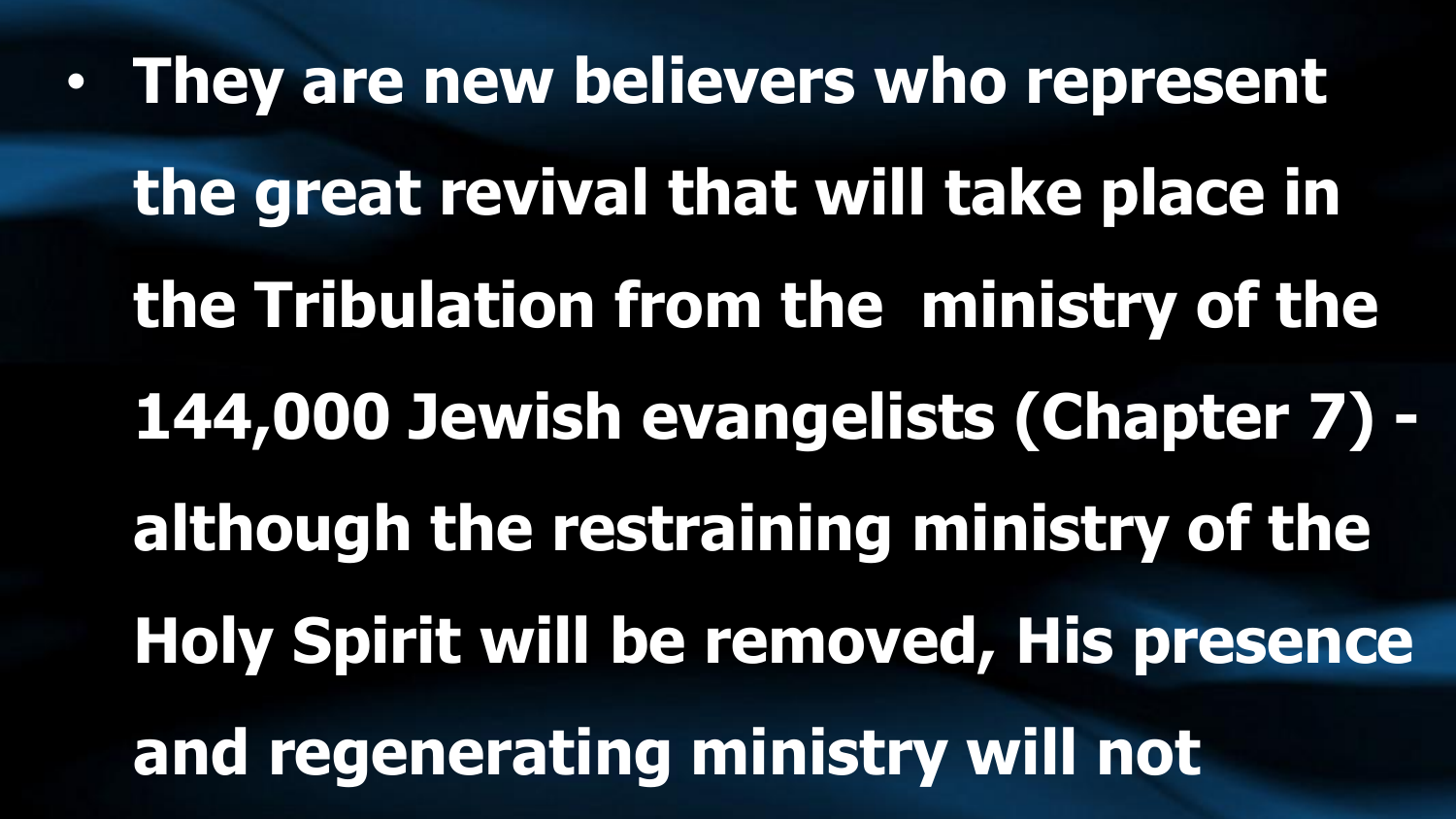#### **Some Interesting Facts About These**

#### **Martyrs:**

**1. they are aware of what is going on earth** 

**2. they are martyred because of God's Word** 

**and their witness (God's Word And All** 

**Forms of Evangelism Will Be Outlawed)**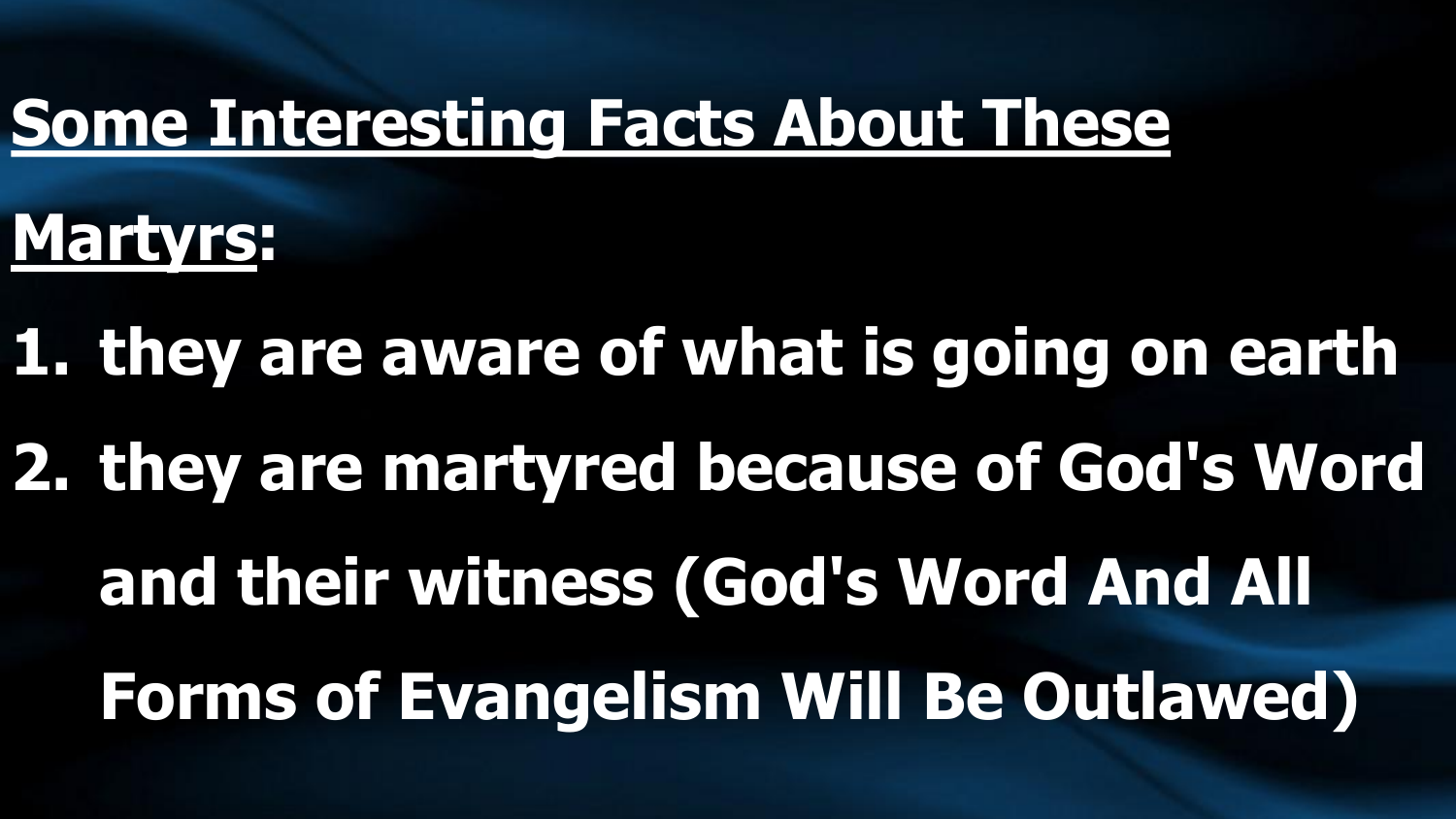#### **The Sixth Seal Judgment - Natural**

**Catastrophes And Utter Terror (6:12-17) 1. great earthquake (First of Three Monstrous Earthquakes In the Tribulation - 11:13;16:18-19) - this appears to effect the entire earth (Flood - Fault Lines)**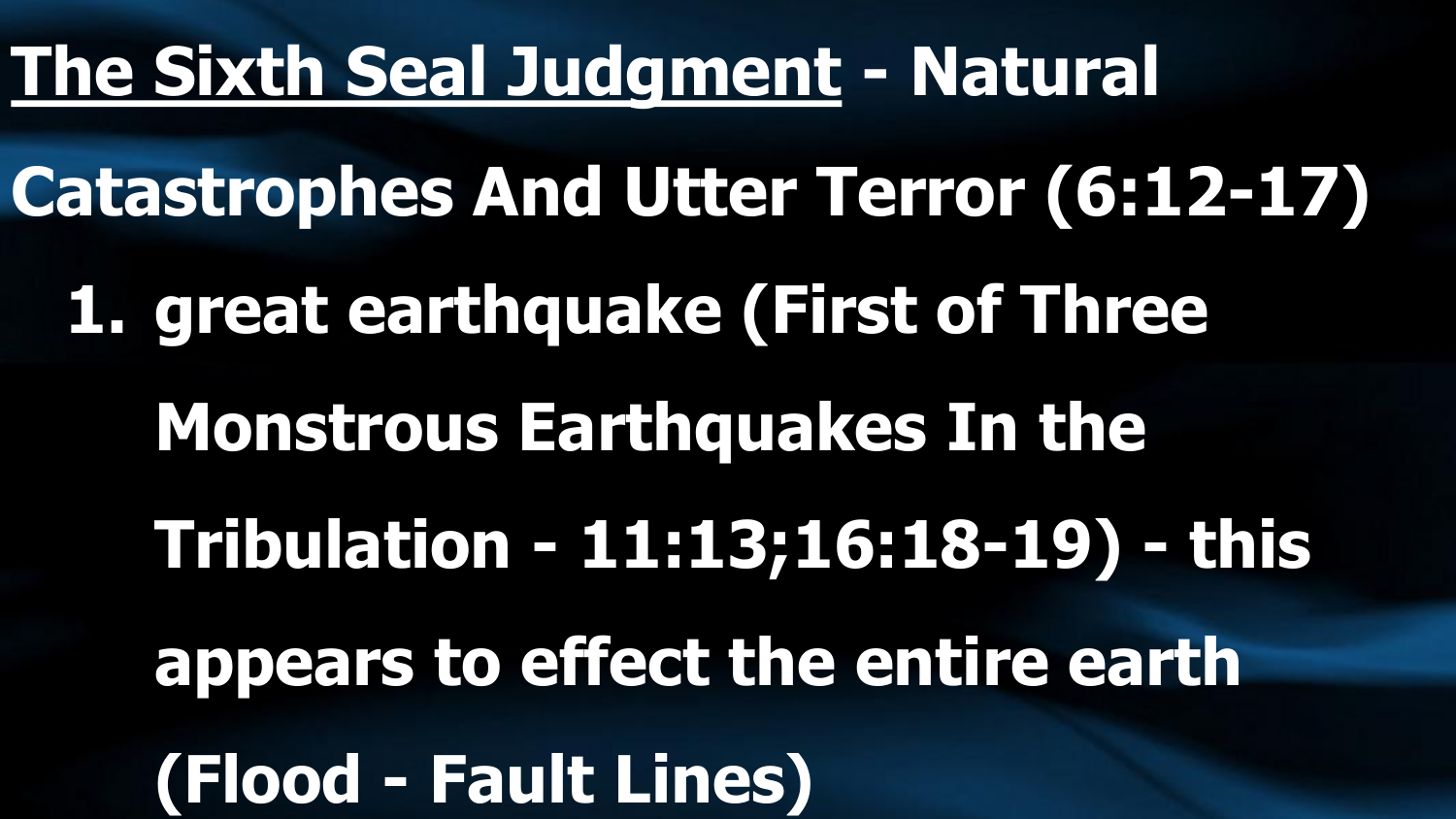**2. sun becomes black and the moon blood red - this earthquake will result in volcanic eruptions which will darken the skies (Sign of the Day of the LORD) 3. stars fall to the earth - meteorites whose impact will result in mushroom clouds and floods**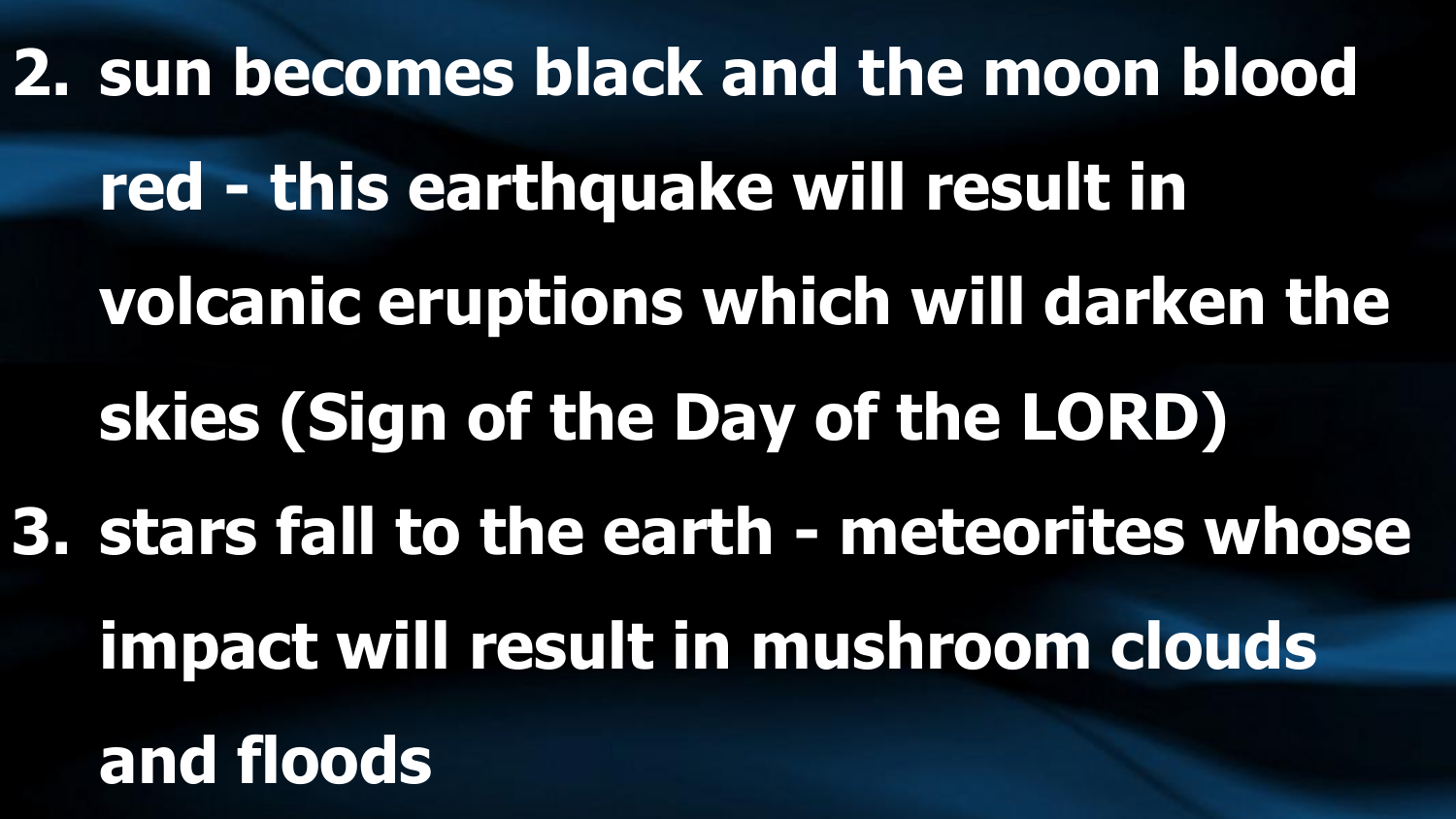#### **A Terror Stricken World (6:15-17)**

- **No one will be able to allude the wrath of God**
- **instead of turning to God they will foolishly attempt to hide from God**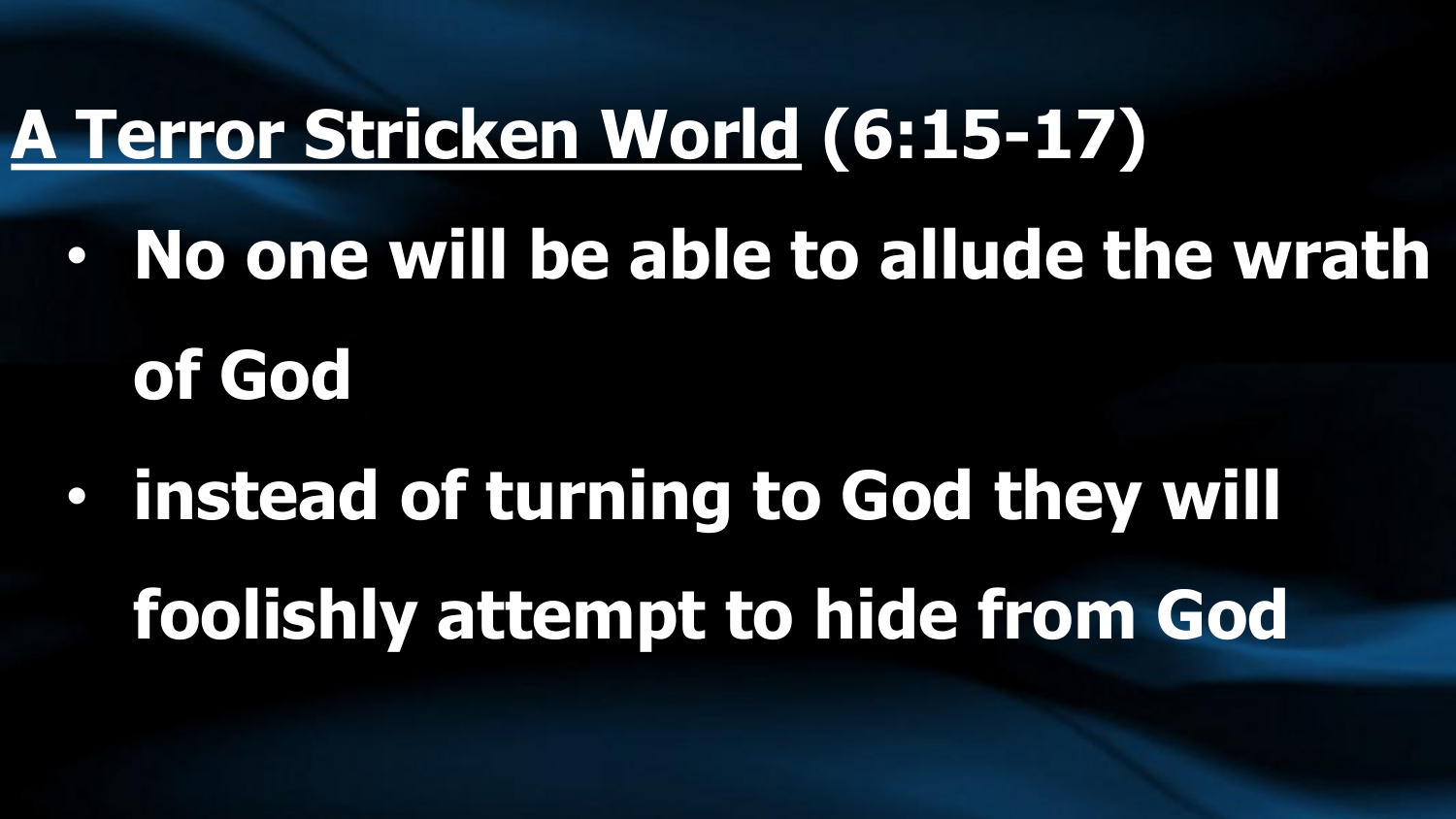# **Rhetorical Question: "Who is able to stand?" (The Answer Is Obviously No One Except Those Who Are Standing In Christ And His Righteousness - This Naturally Leads To The 144,000 Witnesses And Gentile Converts of Rev. 7)**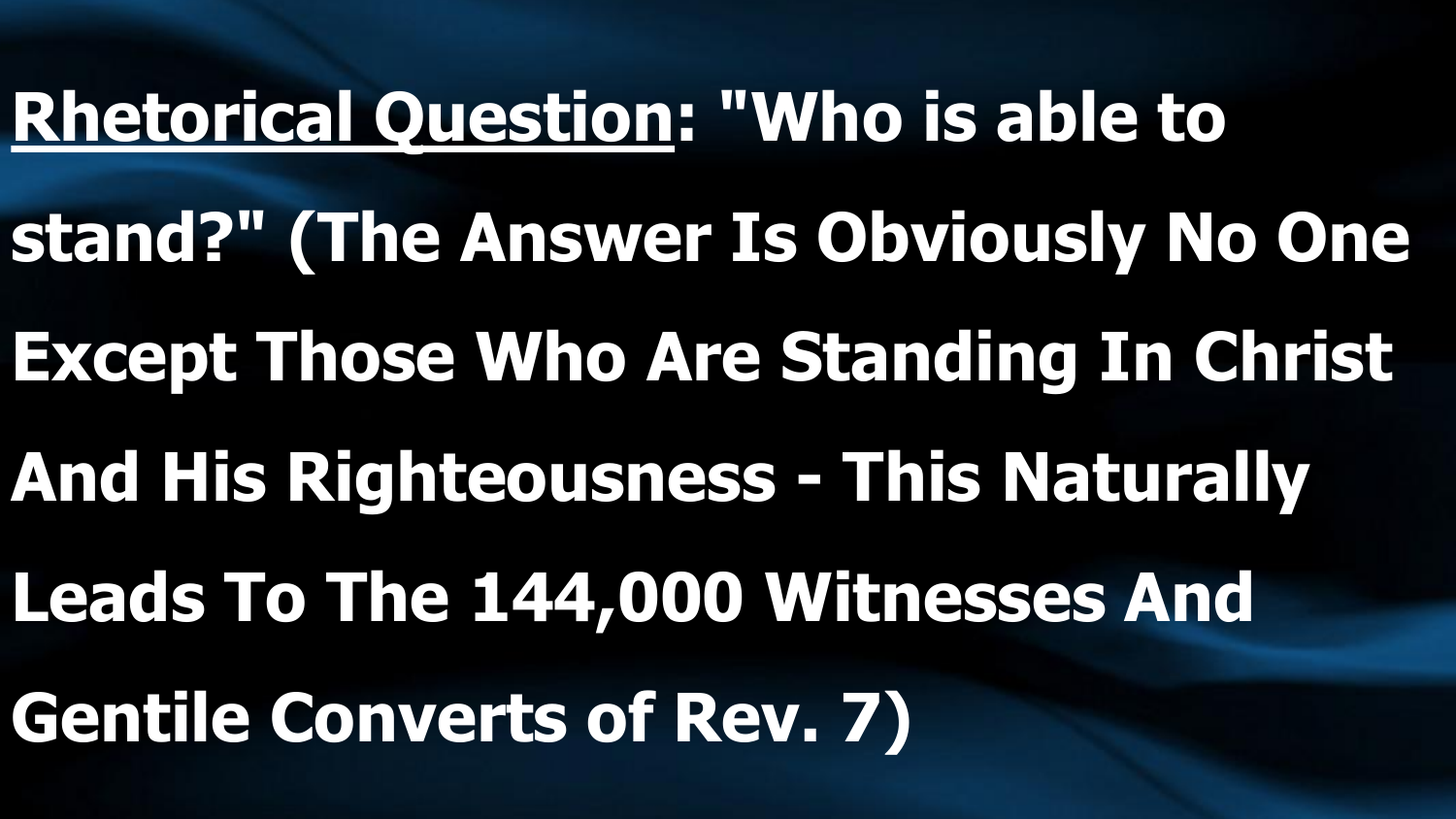#### **God's Gracious Intervention And Great**

### **Revival (7:1-3)**

• **A midst His Righteous Judgment God Extends Amazing Grace and Salvation**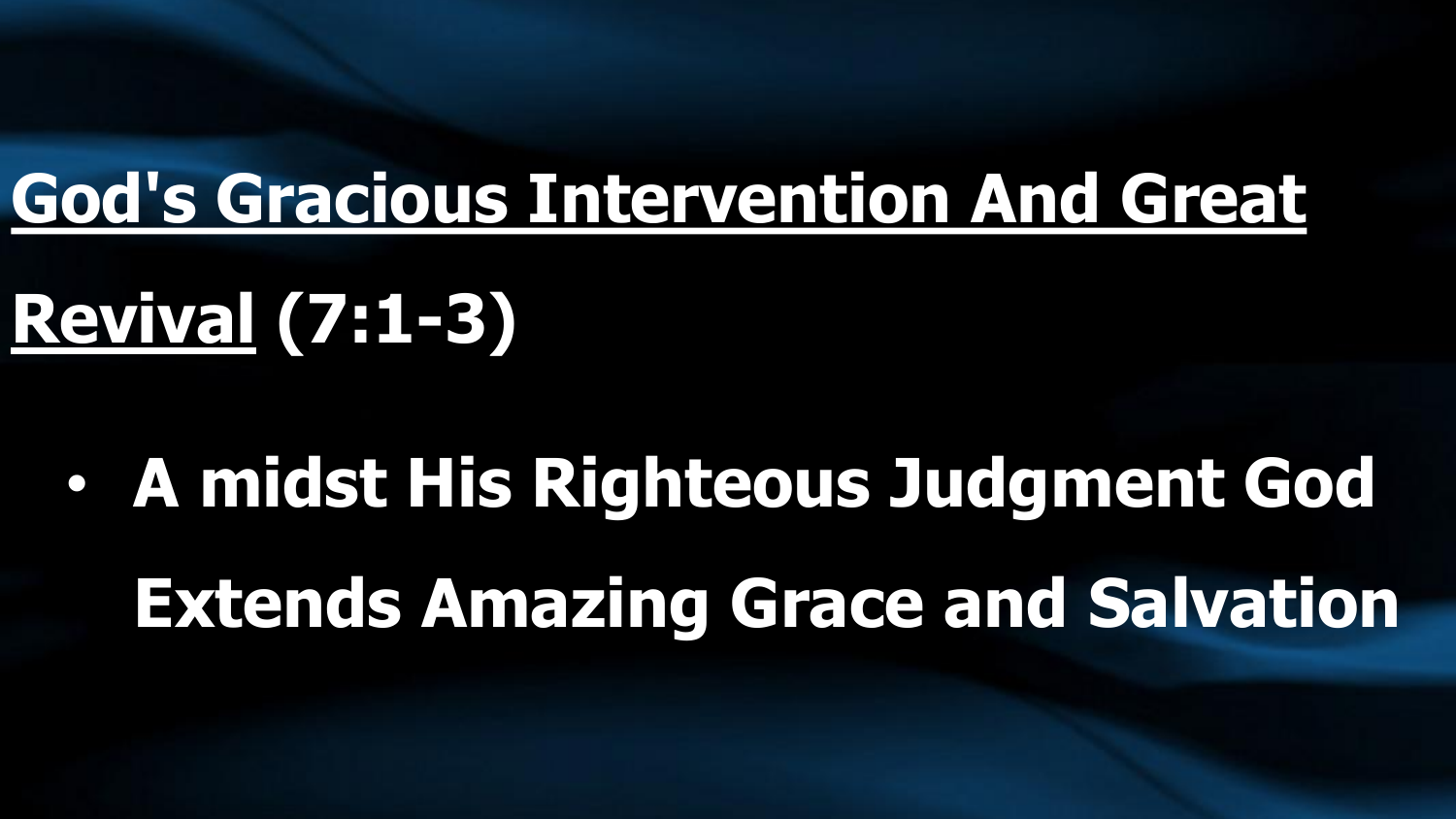• **God commands His angels to pause the execution of His judgment and begin His work of salvation through the calling of His 144,000 Jewish servants**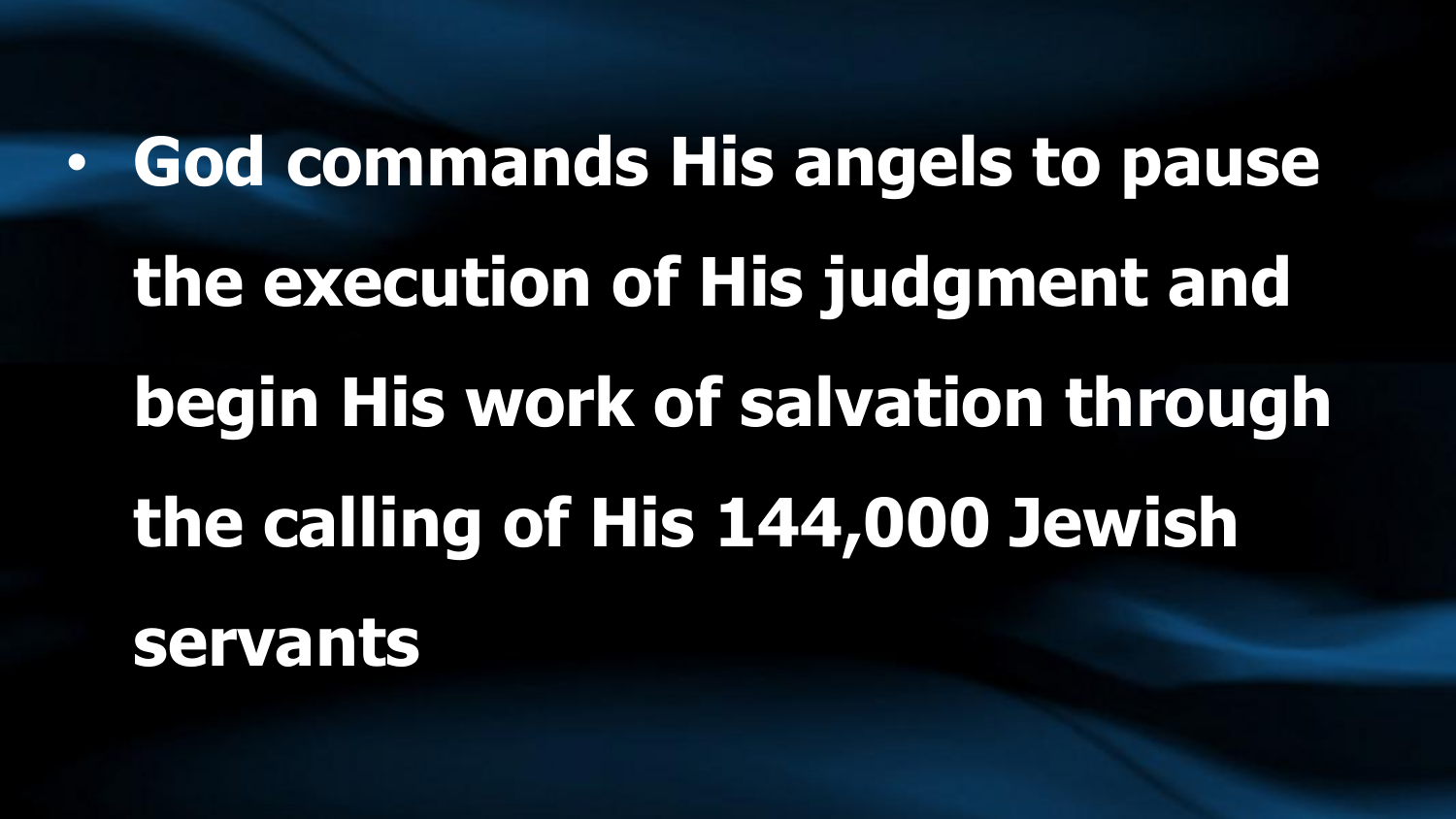#### **Some Important Truths Concerning the**

#### **144,000 Witnesses**

#### **1. these are not Jehovah Witnesses!**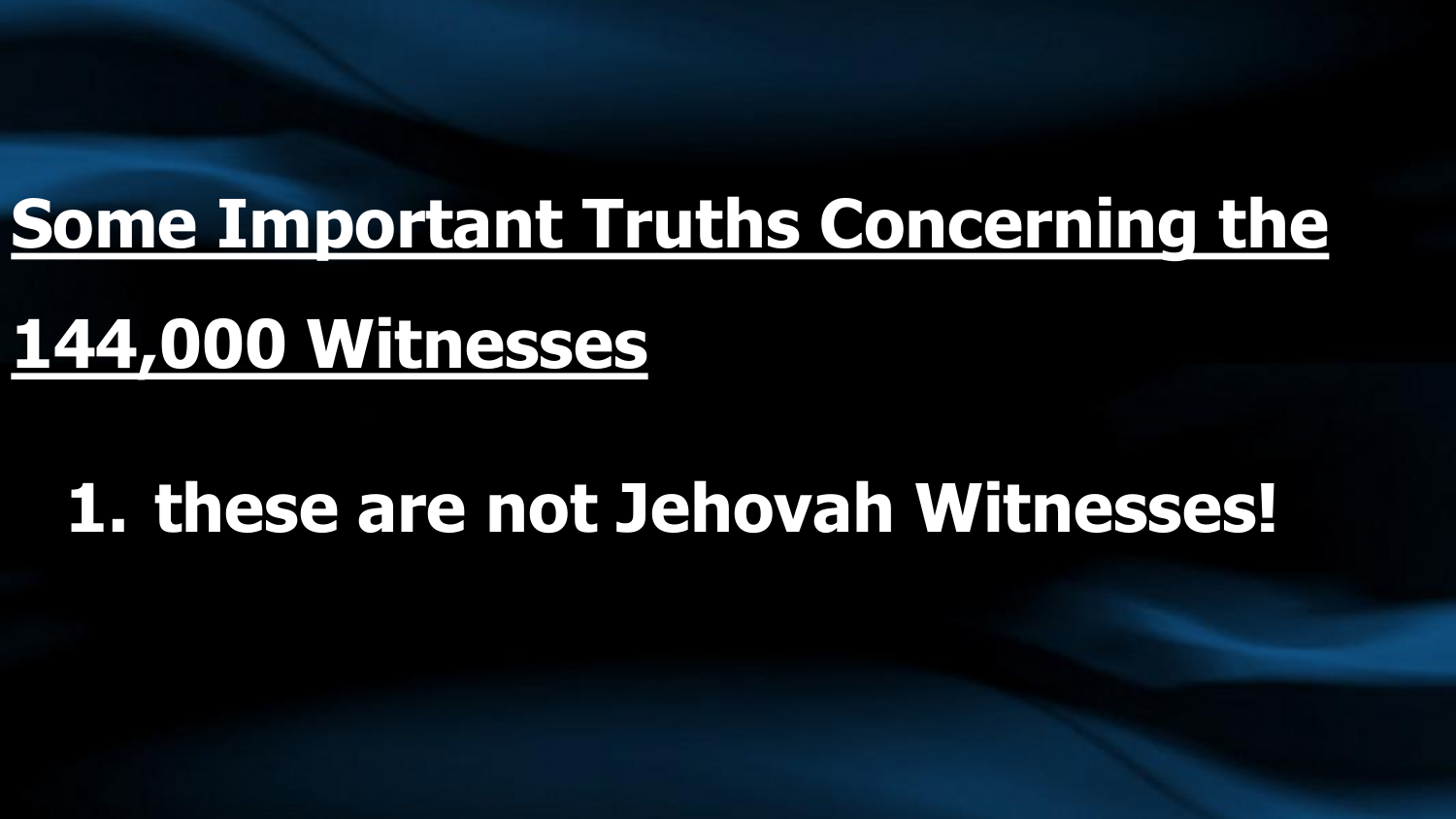# **2. these are literal Jewish believers who will make up part of the Jewish remnant God will miraculously preserve through the Tribulation (Rev. 14; Zech. 13:9)**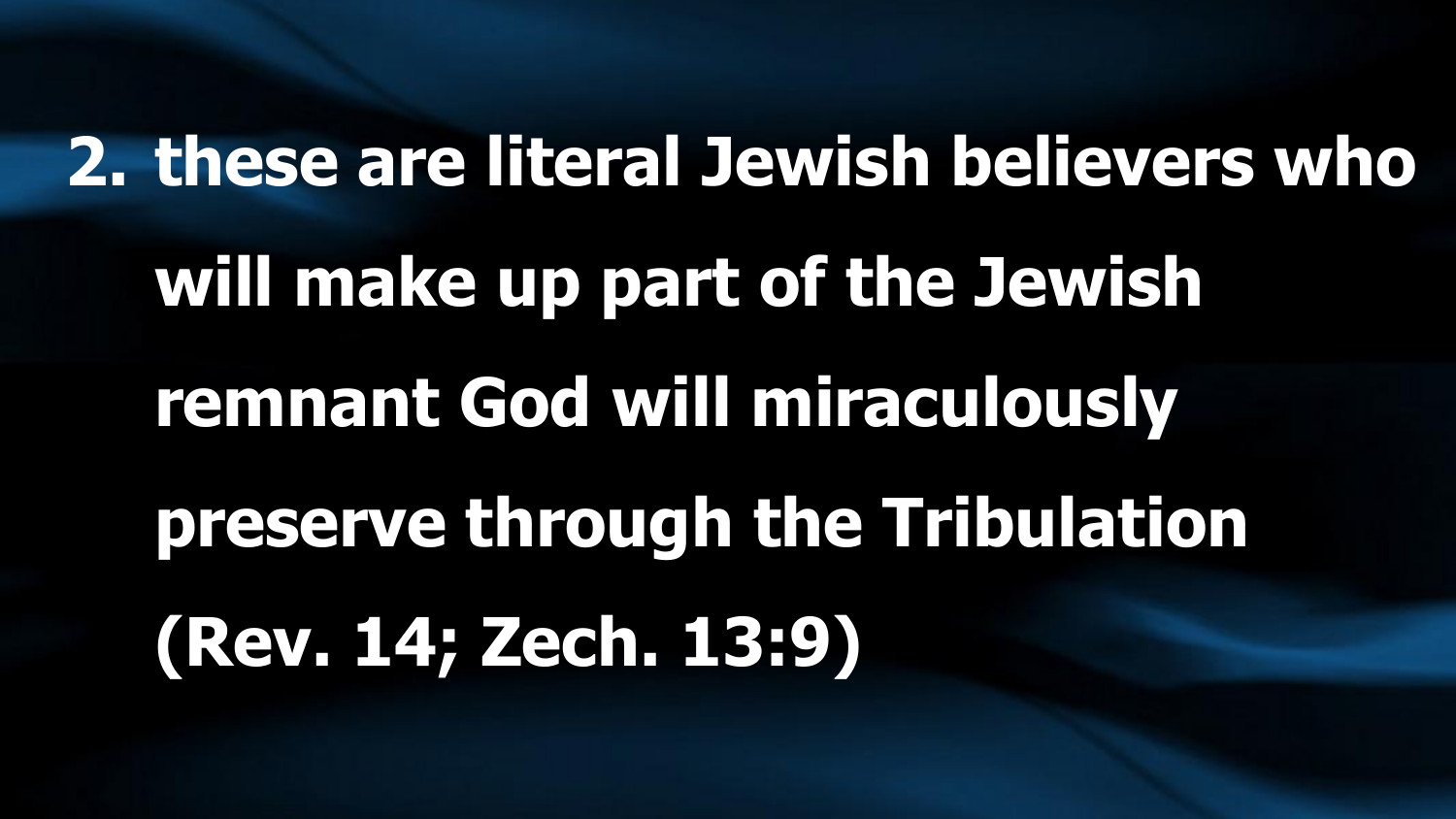**3. they remind us of the Abrahamic covenant and God's promise to bless the world through the His Jewish people**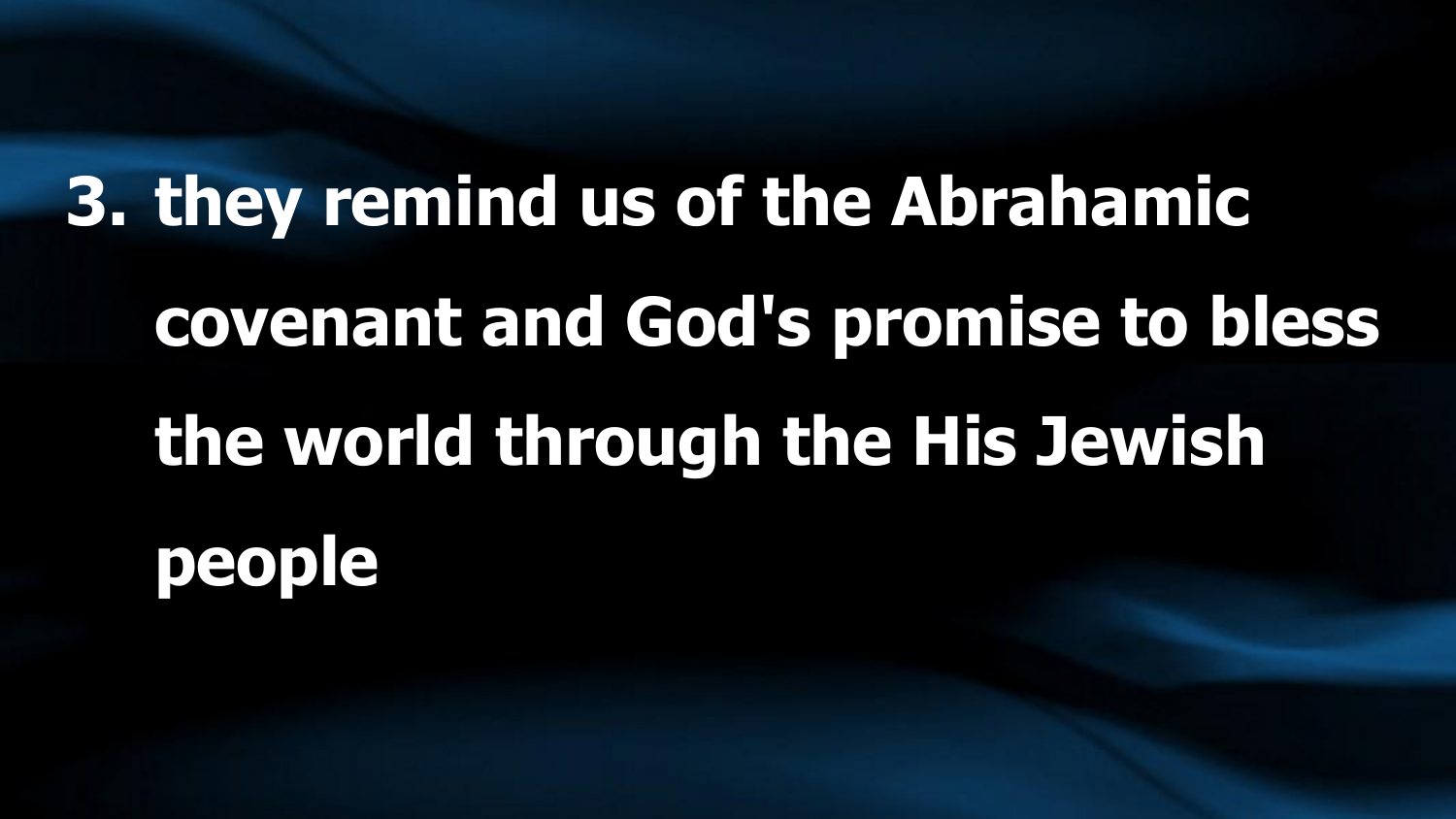**4. they will be sealed by God's Holy Spirit and miraculously preserved through the Tribulation (Reference To Eternal Security)**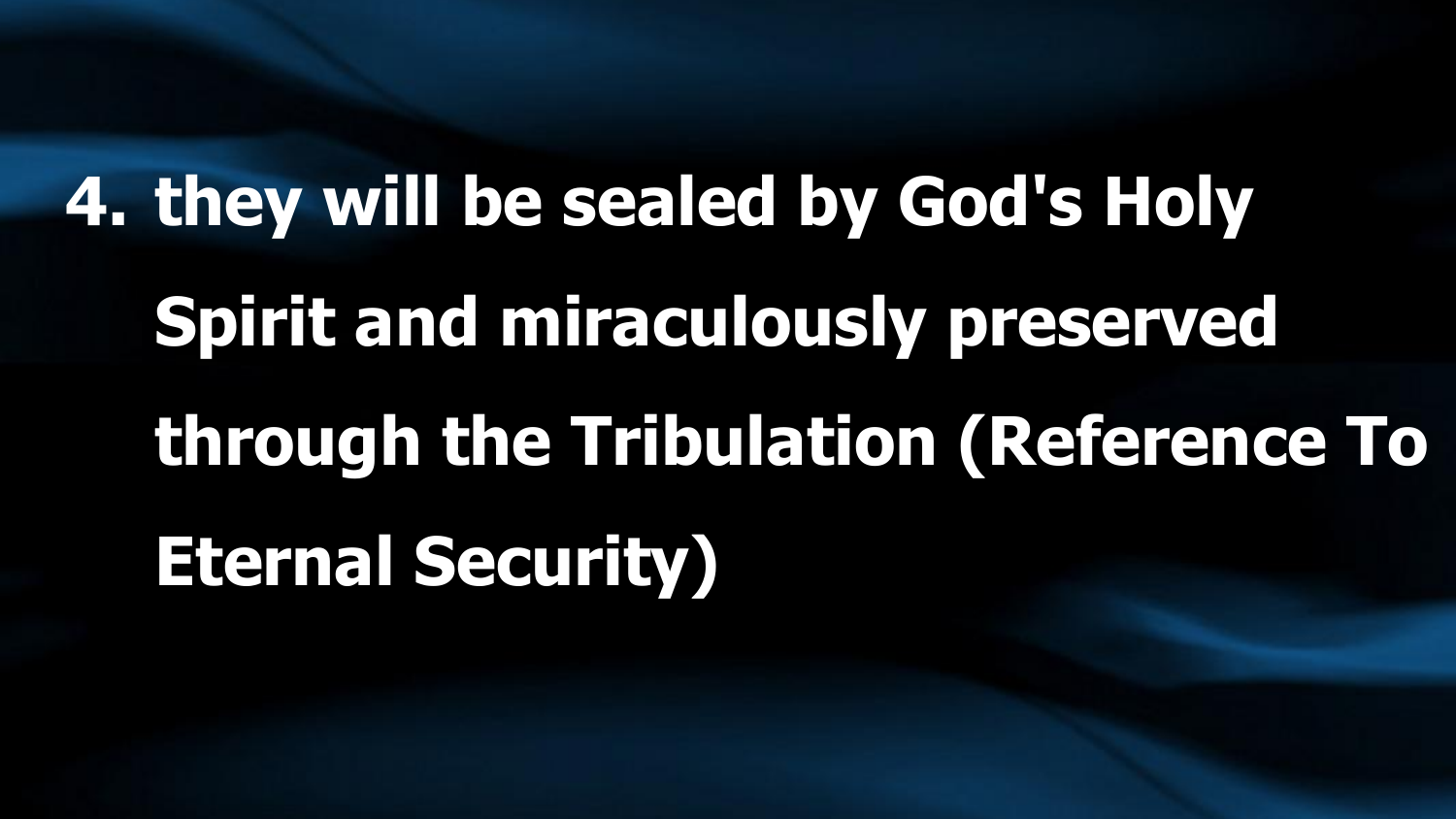## **5. they're ministry will spark a worldwide spiritual revival that will result in millions becoming saved**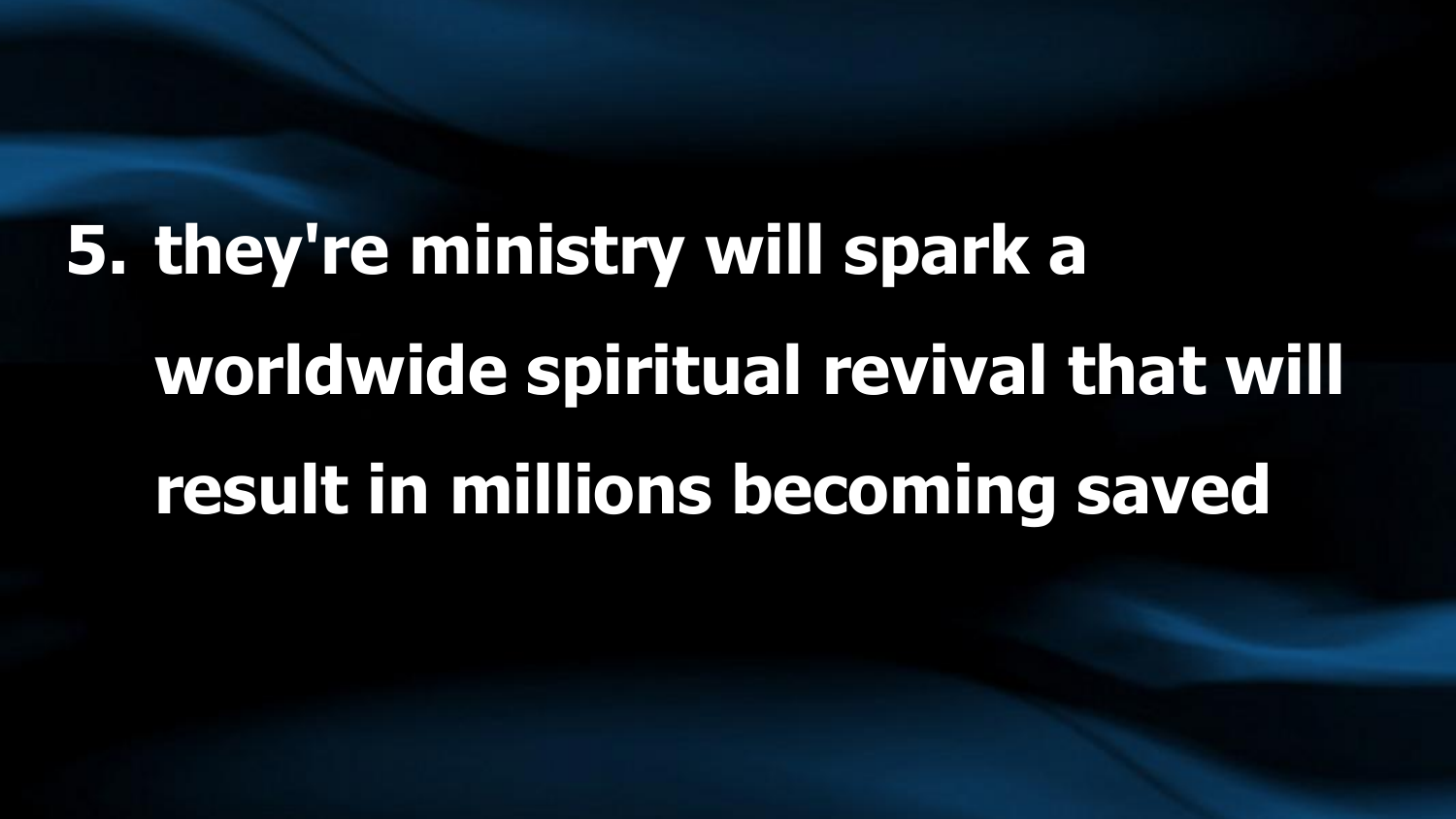#### **Listing of the Twelve Tribes of Israel -**

**7:5- 8**

• **No Mention of the Tribe of Dan (False Prophet?) - Mention of Levi** • **Absence of Ephraim - Addition of Joseph (History of Idolatry)**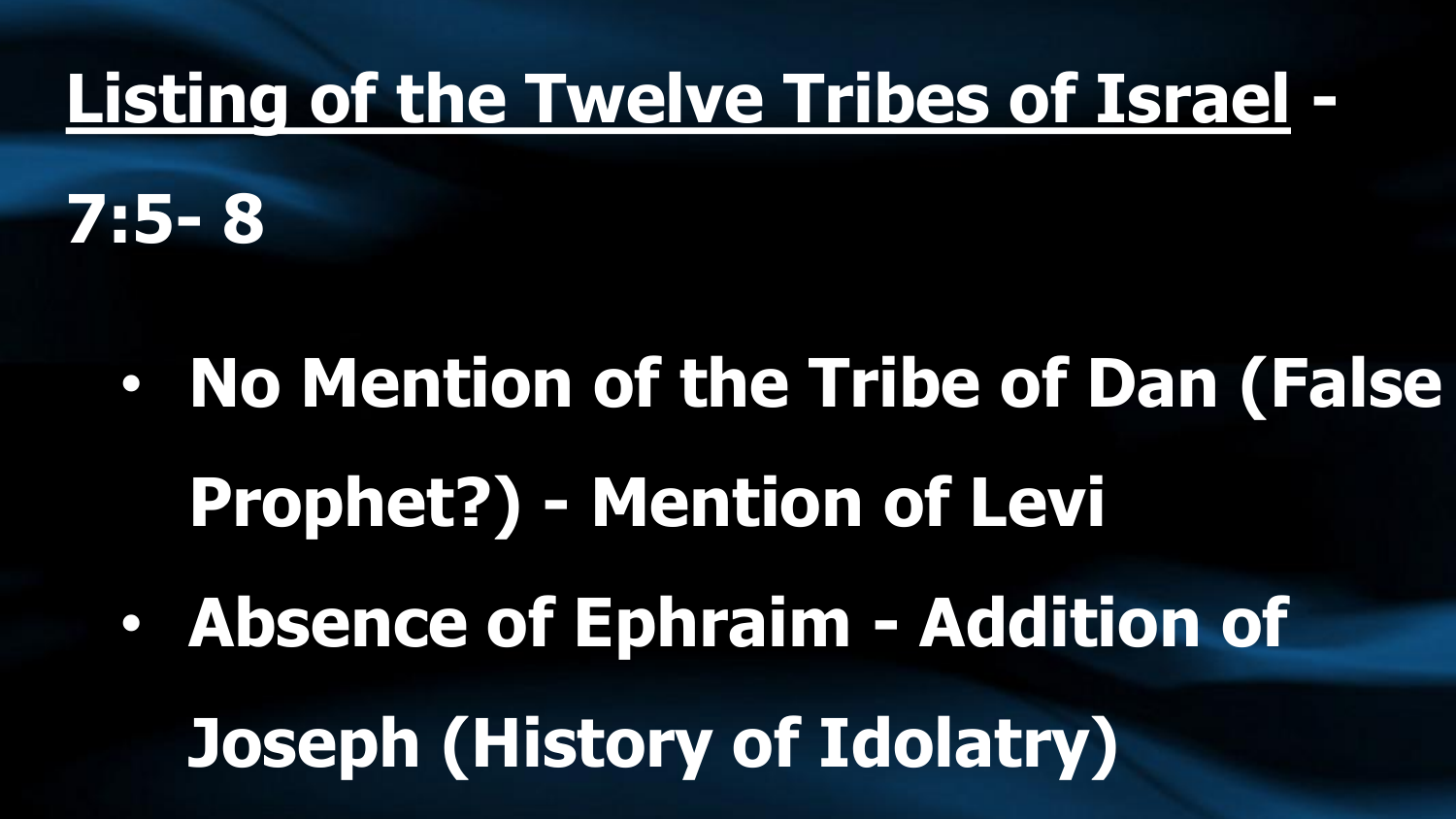#### **Multitude of Gentile Converts - 7:9-17**

**1. this pictures an innumerable host of Tribulation converts throughout the world**

**2. these appear to represent the martyred believers mentioned in Rev. 6 at the 5th Seal Judgment**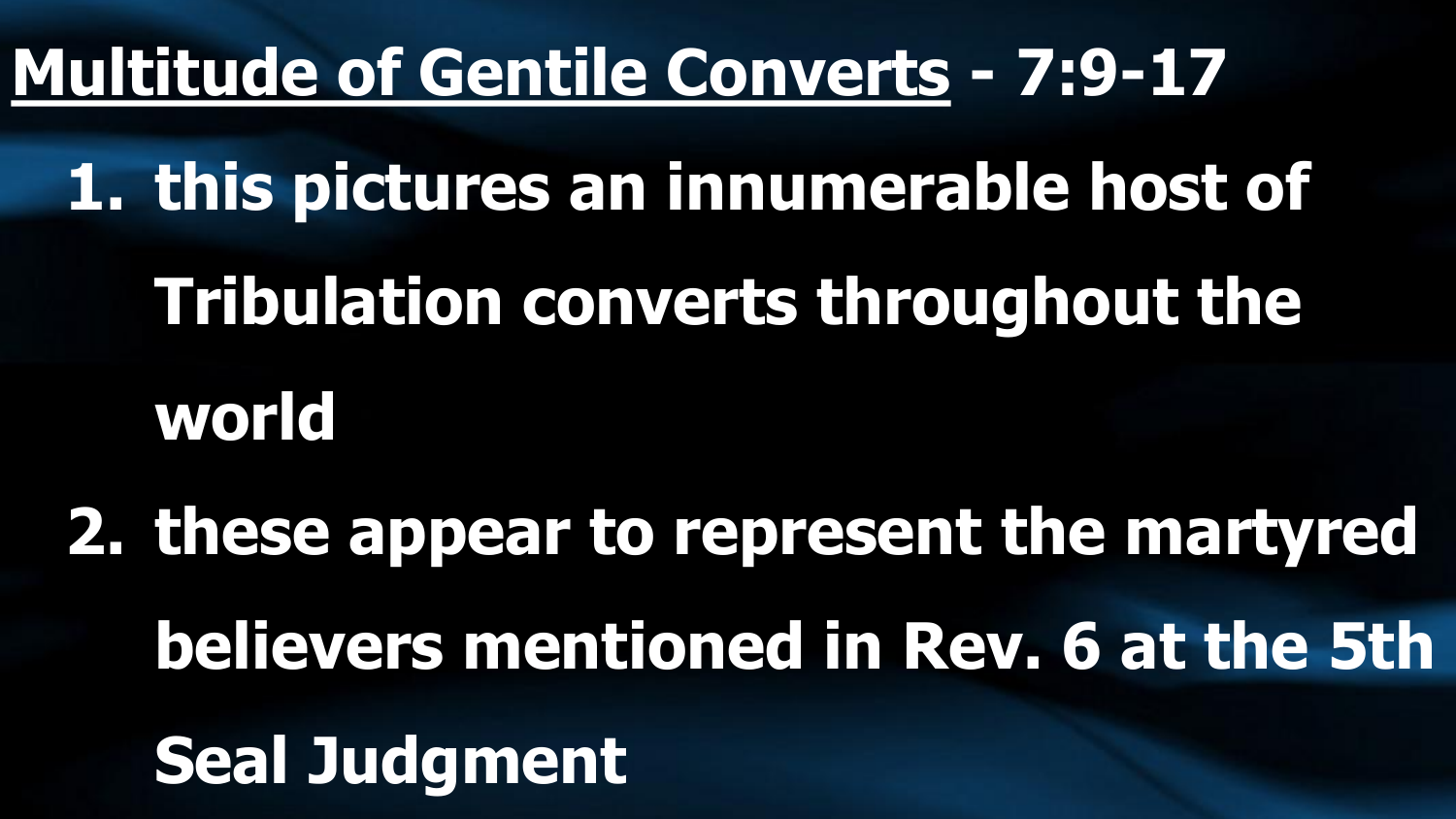**3. it appears these are the converts who will be saved through the ministry of the 144,000 witnesses 4. they are pictured here as no longer seeking God's vengeance but worshiping and serving Christ**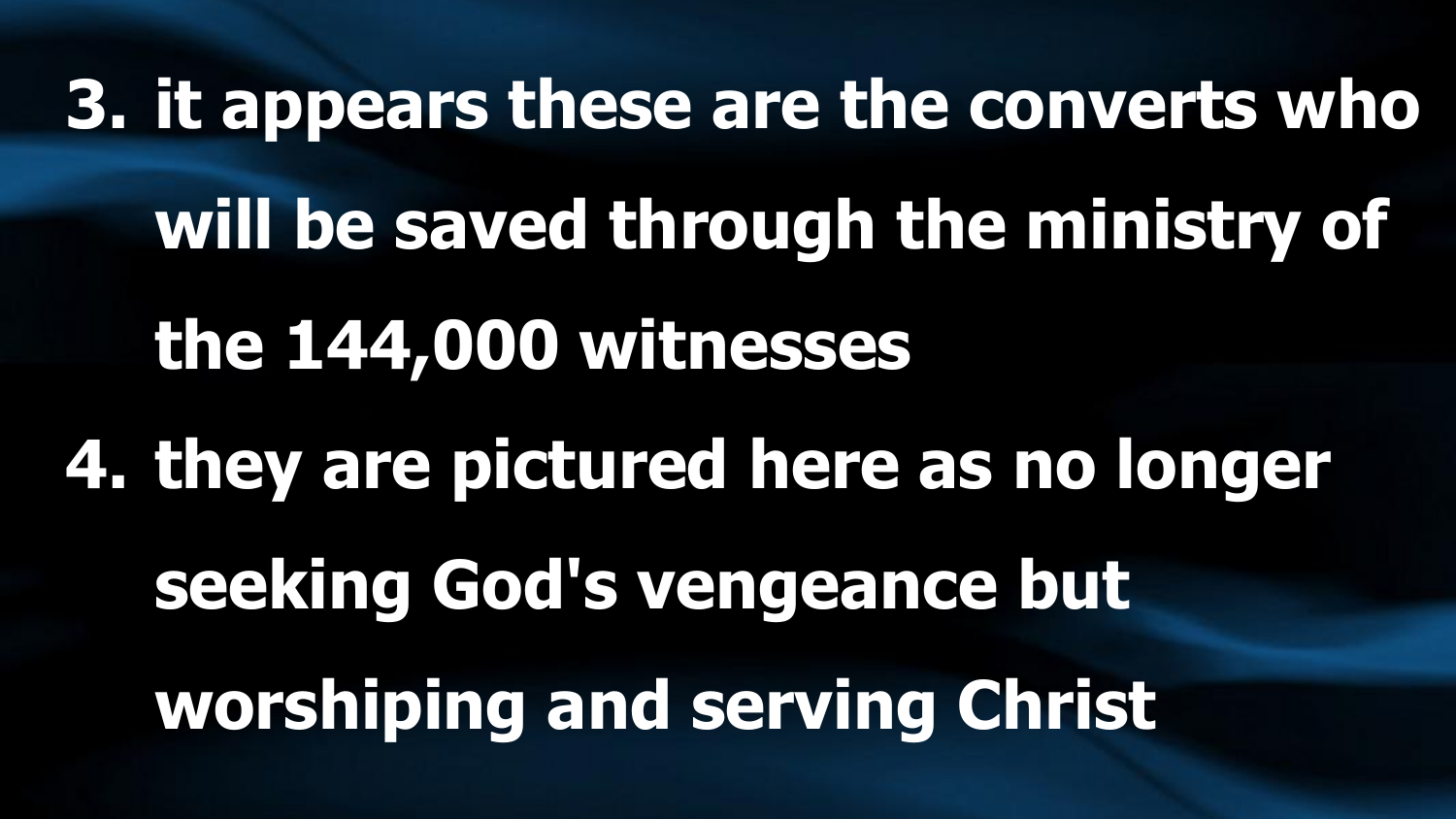**5. they are fully comforted, protected, and satisfied through their eternal Shepherd, Jesus Christ**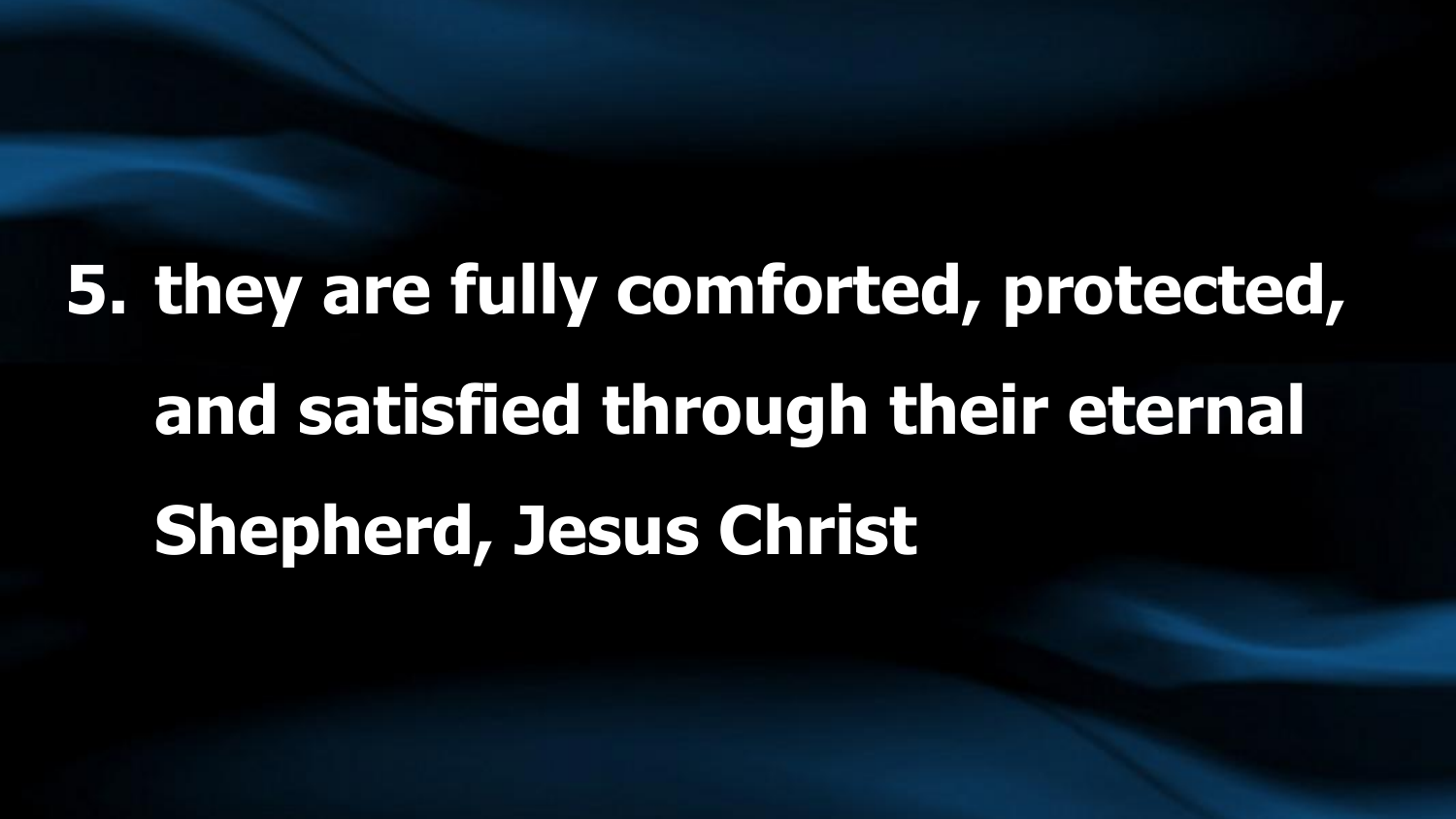**6. their ministry will be global in nature - Mt. 24: 14 - "This gospel of the kingdom shall be preached in the whole world as a testimony to all the nations, and then the end will come."**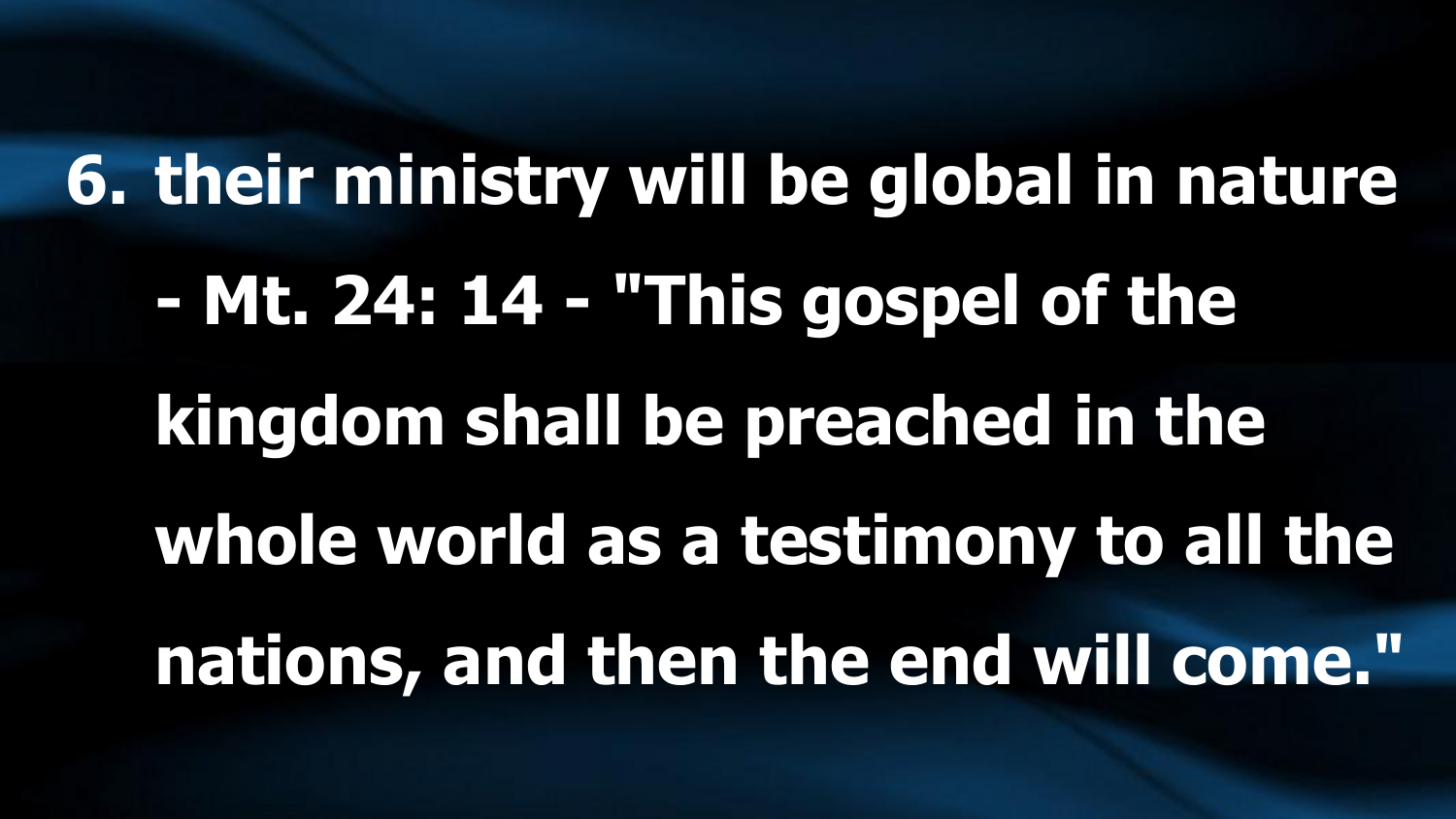#### **Chapter Seven's Amazing Picture of God's**

#### **Grace –**

## **A Midst the Most Terrifying Time of judgment God Brings About The Greatest Spiritual Revival In World History**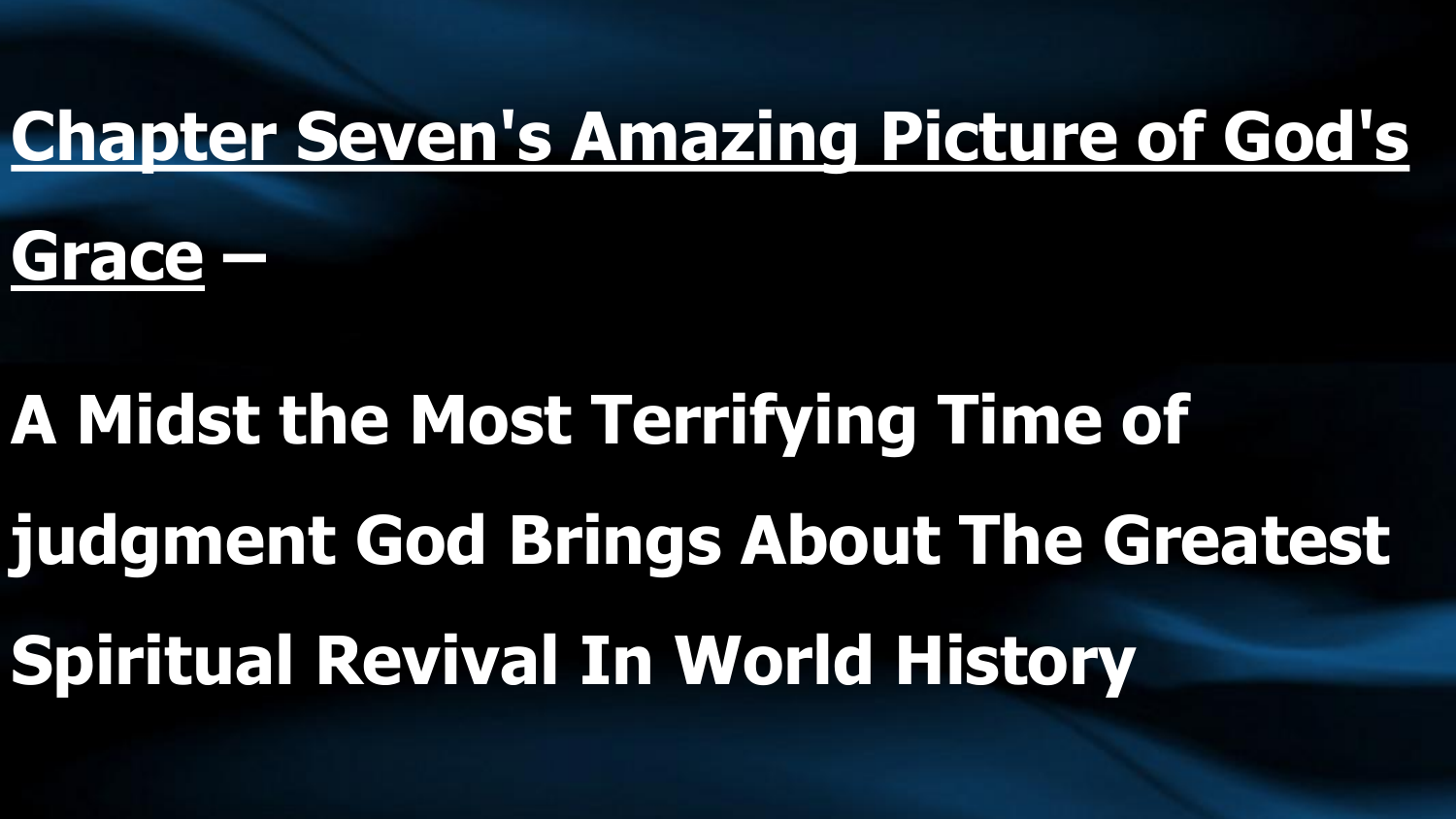**Five Key Ingredients To Spiritual Revival 1. Persecution 2. Perseverance 3. Penitence 3. Preaching of God's Truth 4. Prayer**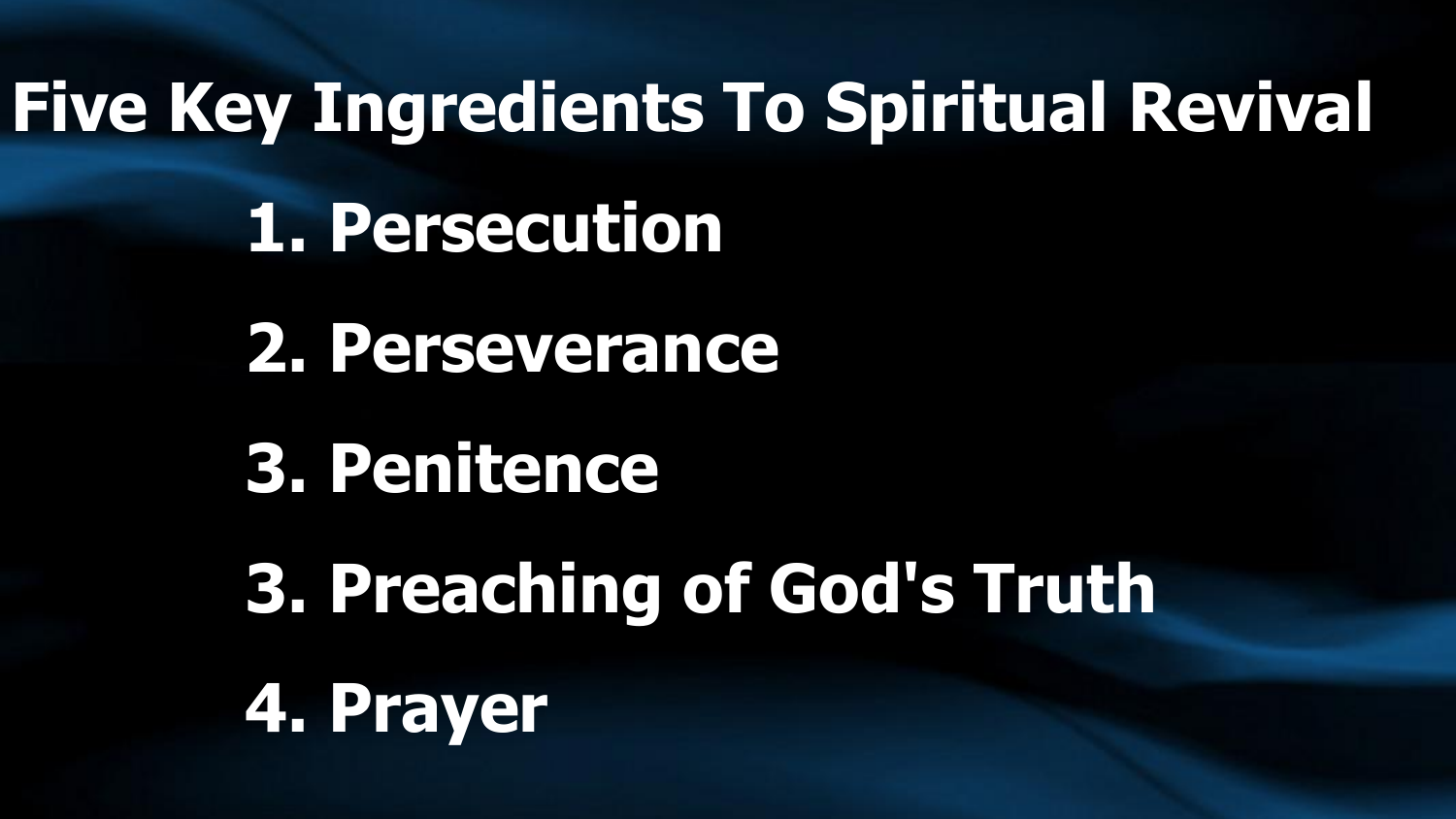| Key Parallels Between Christ's Olivet |                                       |
|---------------------------------------|---------------------------------------|
| <b>Discourse and Revelation 6-7</b>   |                                       |
| <b>Matthew 24</b>                     | <b>Revelation 6</b>                   |
| False Christ's (vv. 4-5)              | White Horse (vv. 1-2)                 |
| Wars $(v.6)$                          | Red Horse (vv.3-4)                    |
| Famines (v7a)                         | Black Horse (vv. 5-6)                 |
| Death (vv.7b-8)                       | Pale Horse (VV.7-8)                   |
| Martyrs (v.9)                         | Martyrs under the Altar (vv.9-<br>11) |
| Worldwide Chaos (vv. 10-13)           | Worldwide Chaos (vv.12-17)            |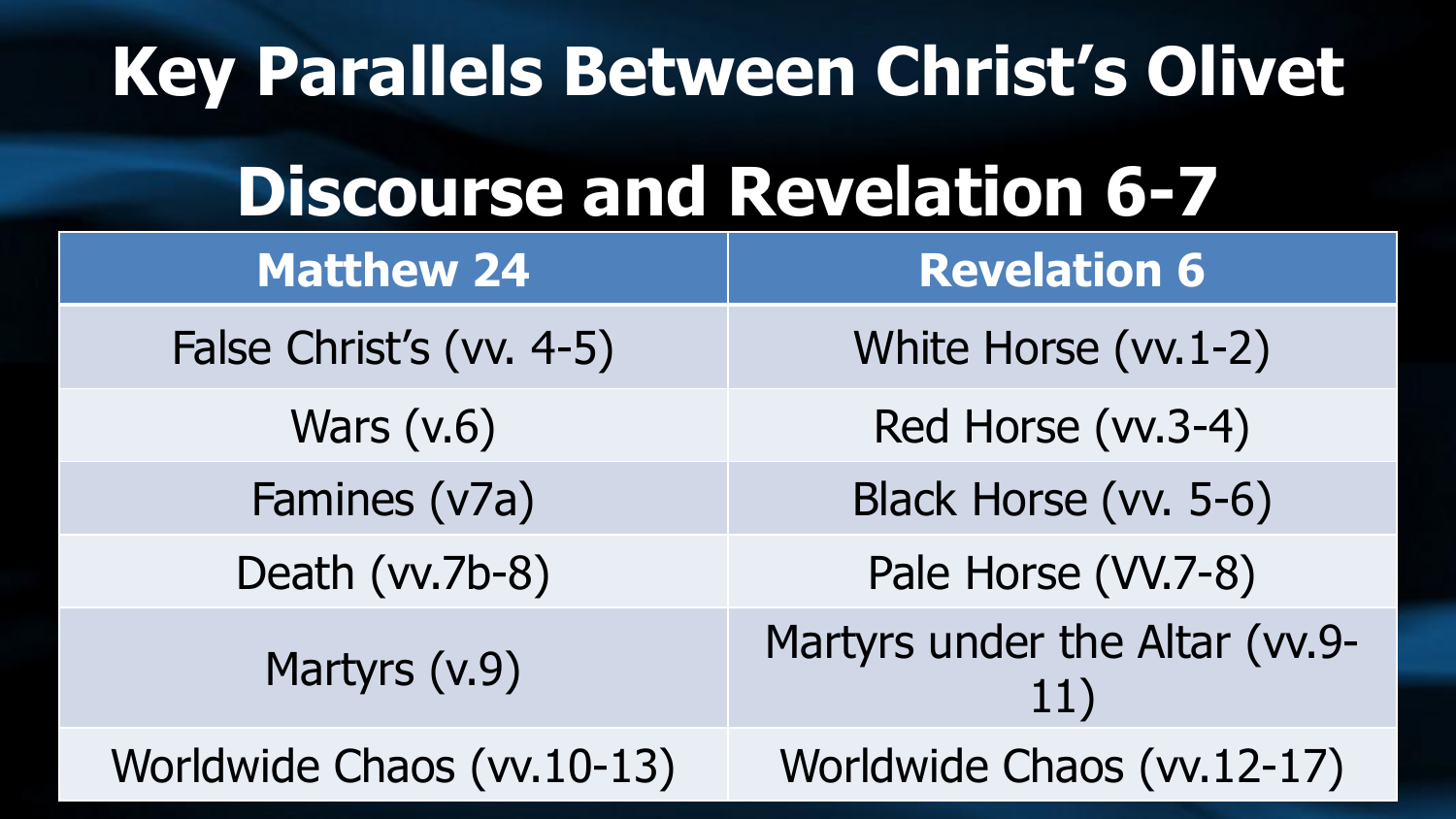#### **Our Response**

## **1. We Must Make Sure We Are Under God's Protective Care of Salvation Before God's Judgment Comes**